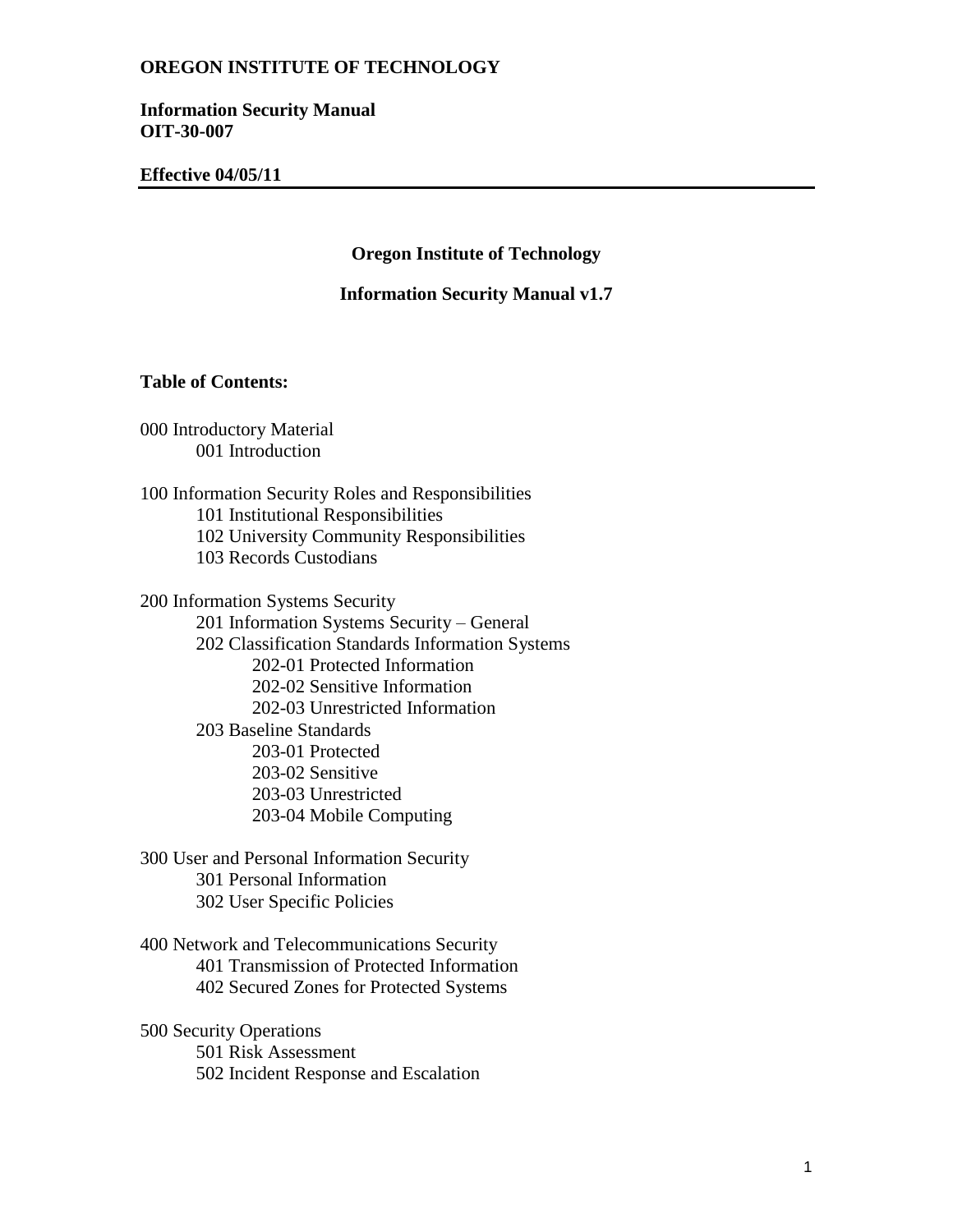### **Information Security Manual OIT-30-007**

### **Effective 04/05/11**

600 Physical and Environmental Security 601 Physical Areas Containing Protected Information 601-02 Disposal Procedures for Surplus Property 601-03 Transportation of Protected Information Assets 602 Protecting Information Stored On Paper

700 Disaster Recovery 701 Campus DR Plan 701-02 Communications Systems DR Plan

800 Awareness and Training

801 Awareness and Training Action Plan

802 Definitions

803 Reference Documents

803-01 ISO 27000 Series

803-02 Control Objectives for Information and Related Technologies

(COBIT)

803-03 OUS Information Security Policy 803-04 Oregon's Consumer Identity Theft Protection Act 804 Frequently Asked Questions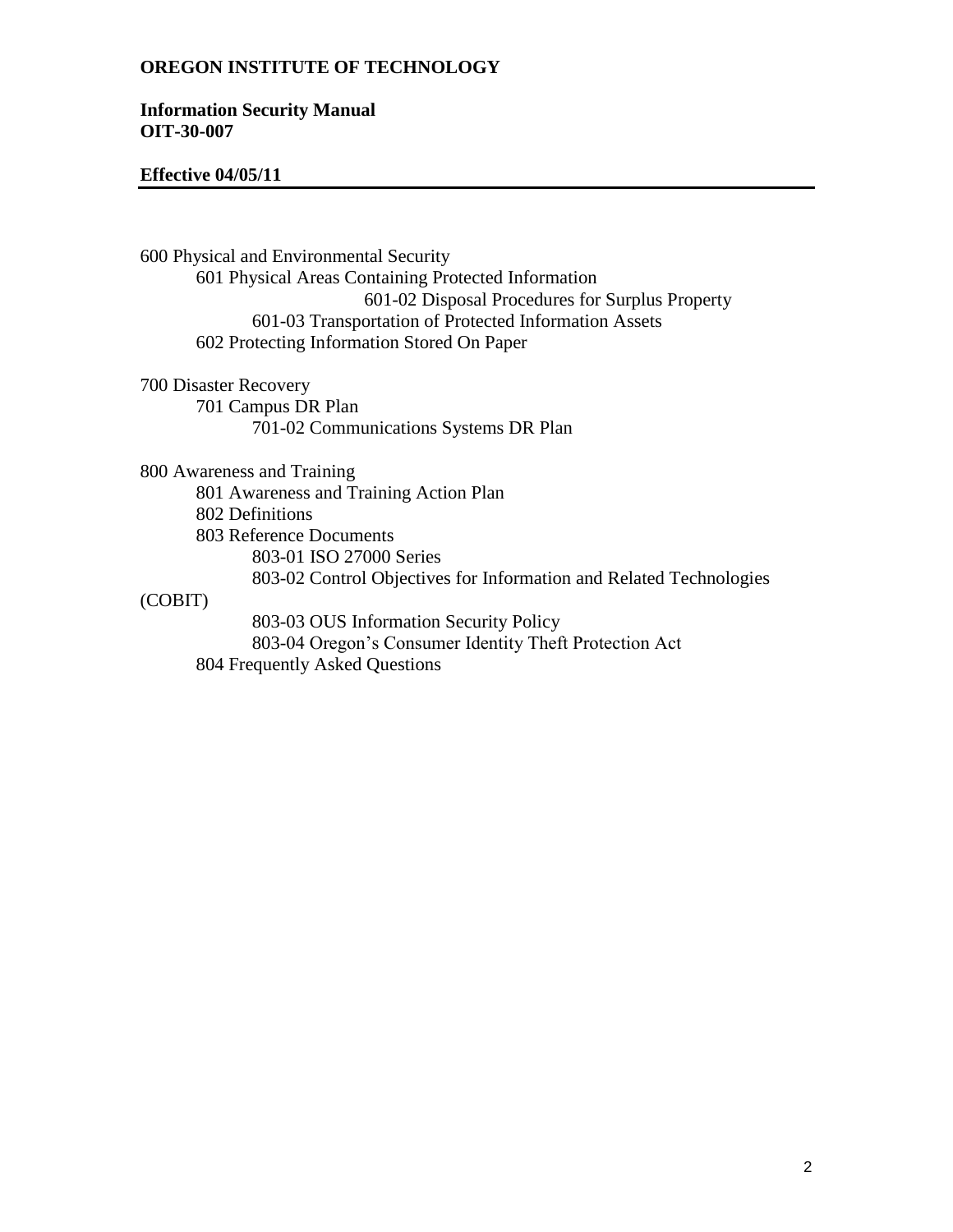**Information Security Manual OIT-30-007**

### **Effective 04/05/11**

### **ISM 001: Introduction**

Section 000: Introductory Material

This Information Security Manual documents key elements of the Oregon Institute of Technology's Information Security Program, including Policies and Procedures required by Oregon law, Oregon University System Rules, and Information Security best practices. Its formation was specifically dictated by the Oregon University System Information Security Policy (OAR 580-055-0000) and the Oregon Consumer Identity Theft Protection Act of 2007 (more info at [http://www.cbs.state.or.us/dfcs/id\\_theft.html\)](http://www.cbs.state.or.us/dfcs/id_theft.html).

OIT takes its responsibility to protect and care for the information entrusted to us by our students, faculty, staff, and partners seriously. Policies and Procedures outlined in this manual are meant to document how we will meet our responsibilities as stewards of information entrusted to us as an institution of higher education. This manual is not intended to be step by step guide for faculty and staff; however, elements of it may be required reading in certain circumstances.

Information Security Policies apply to all members of the OIT Community; however, in certain circumstances specific restrictions on information may be required by the terms of a grant, federal law, or departmental policies. In the event of an inconsistency or conflict, applicable law and the State Board of Higher Education's policies supersede University policies and University policies supersede college, department or lower unit bylaws, policies, or guidelines.

These policies and procedures apply regardless of the media on which information resides. Specifically they apply to paper and traditional hard copy information, as well information on electronic, microfiche, CD\DVD, or other media. They also apply regardless of the form the information may take; for example: text, graphics, video or audio, or their presentation.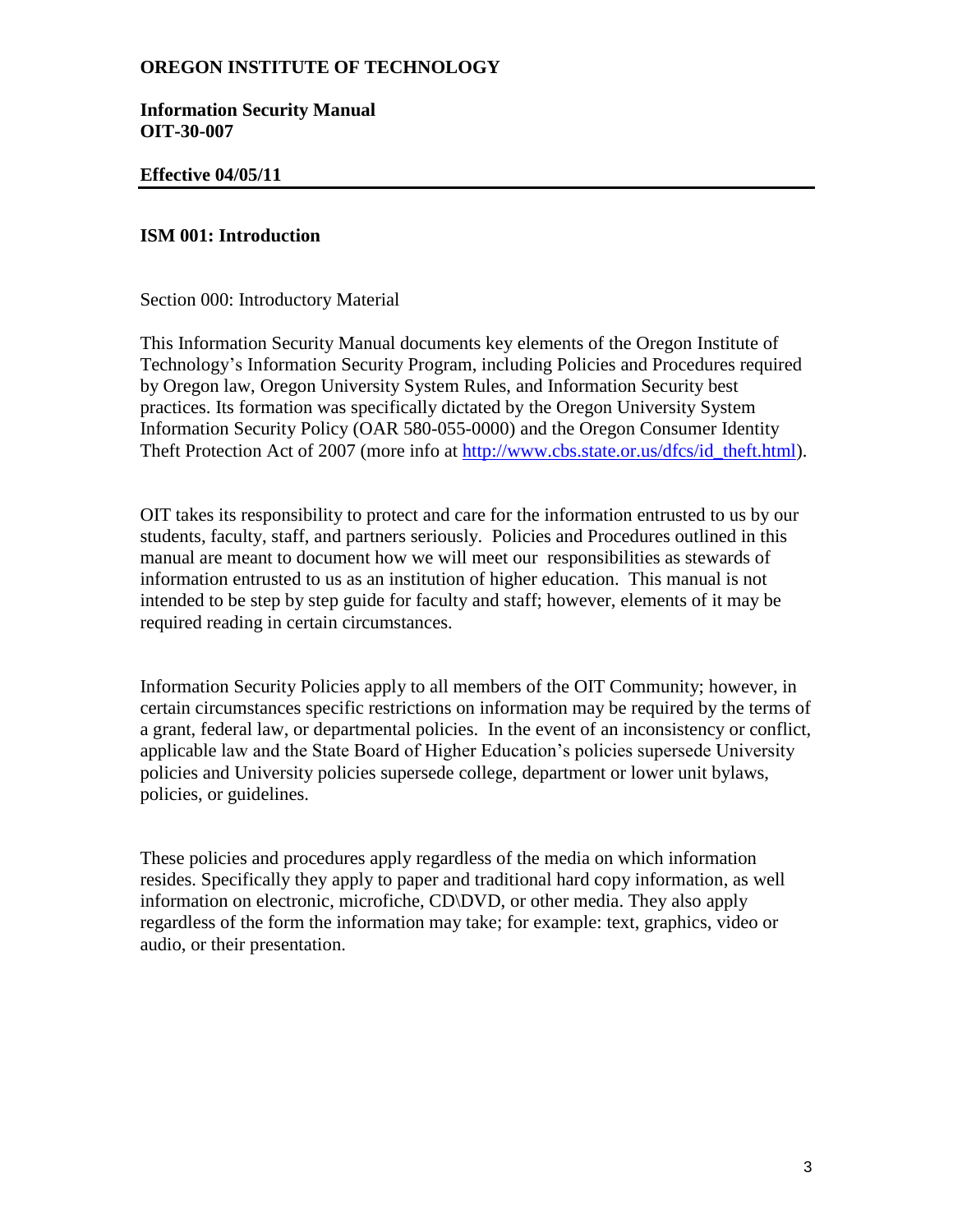**Information Security Manual OIT-30-007**

# **Effective 04/05/11**

### **ISM 101: Institutional Responsibilities**

Section 100: Information Security Roles and Responsibilities

#### **Purpose**

The purpose of this Institutional Responsibilities document is to clearly outline the roles of President, CIO, and CISO in fulfilling OIT's responsibilities with respect to information security as directed in the OUS Information Security Policy.

### **Institutional Responsibilities**

President: As directed in the OUS Information Security Policy, the President has overall oversight responsibility for institutional provisions set forth in that policy. The President will hold the CIO and CISO accountable for instituting appropriate policy and programs to ensure the security, integrity, and availability of OIT's information assets.

Chief Information Officer (CIO): As directed in the OUS Information Security Policy, the CIO is responsible for ensuring that the institutional policies governing Information Systems, User and Personal Information Security, Security Operations, Network and Telecommunications Security, Physical and Environmental Security, Disaster Recovery, and Awareness and Training are developed and adhered to in accordance with the OUS policy.

Chief Information Security Officer (CISO): Reporting to the CIO, the CISO is responsible for the member institution's security program and for ensuring that institutional policies, procedures, and standards are developed, implemented maintained and adhered to.

# **Currently the CIO is also the CISO at OIT.**

# **ISM 102: University Community Responsibilities**

Section 100: Information Security Roles and Responsibilities

#### **Purpose**

The purpose of this section is to clarify individual responsibility in handling information entrusted to the institution.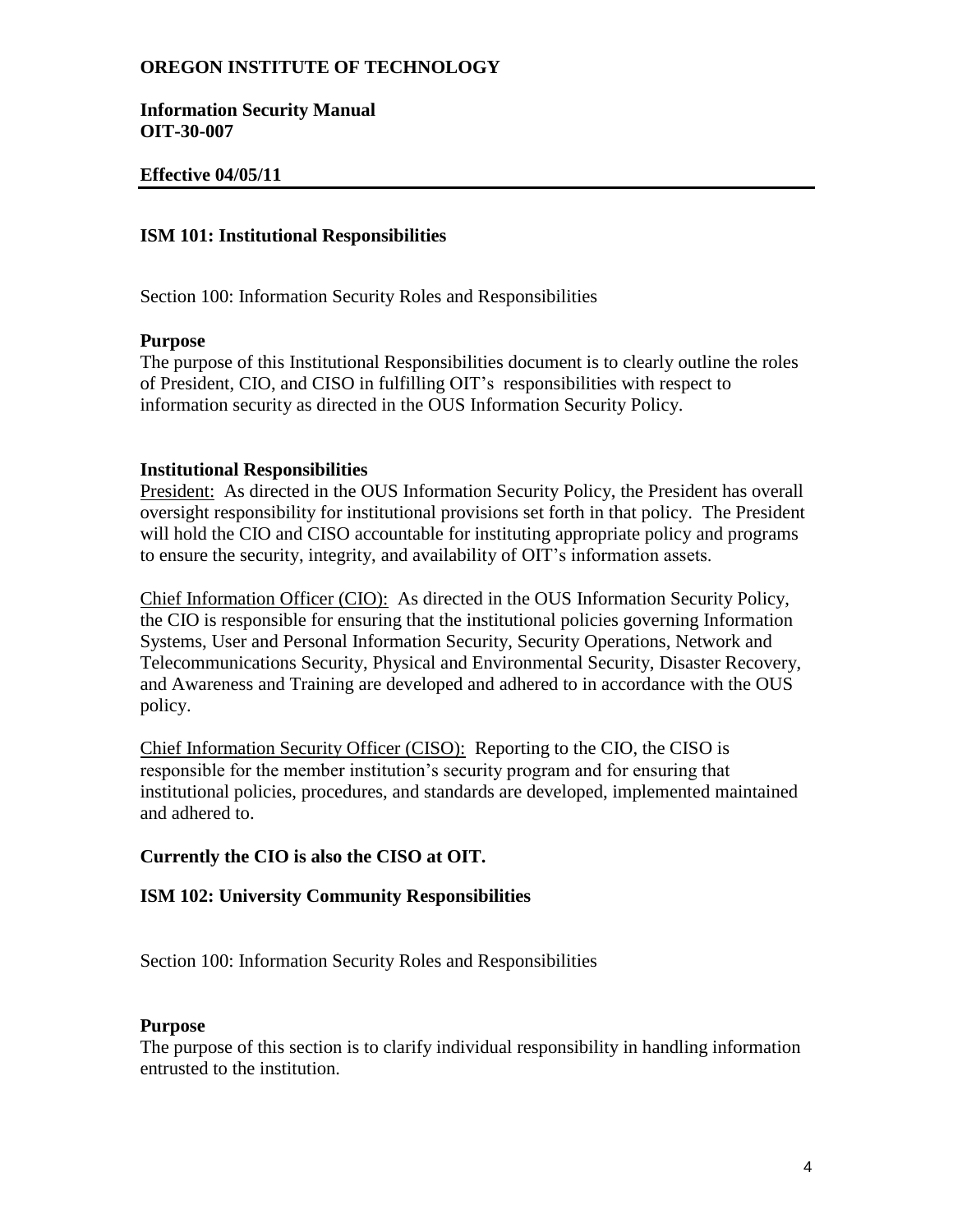#### **Information Security Manual OIT-30-007**

### **Effective 04/05/11**

# **Background**

The University is required to protect certain information by federal laws, state laws, and State Board of Higher Education administrative rules. However, ready access to information is a requirement for academic inquiry and the effective operation of the institution. Current information technology makes it easier than ever for individuals to collect, process, and store information on behalf of the University; therefore, all individuals acting on behalf of the university need to understand their responsibilities.

#### **Responsibilities**

Individuals, including faculty, staff, other employees, and affiliated third party users, who are part of the University Community have a responsibility to protect the information entrusted to the institution. When special protections are warranted, the appropriate Records Custodian will define appropriate handling requirements and minimum safeguards. All members of the OIT Community have an obligation to understand the relative sensitivity of information they handle, and abide by University policy regarding protections afforded that information. These protections are designed to comply with all federal and state laws, regulations, and policies associated with Information Security.

Responsibilities include:

- Comply with University policies, procedures, and guidelines associated with information security.

- Implement the minimum safeguards as required by the Records Custodian based on the information classification.

- Comply with handling instructions for Protected Information as provided by the Records Custodian.

- Report any unauthorized access, data misuse, or data quality issues to your supervisor, who will contact the Records Custodian for remediation.

- Participate in education, as required by the Records Custodian(s), on the required minimum safeguards for Protected Information.

# **ISM 103: Records Custodians**

Section 100: Information Security Roles and Responsibilities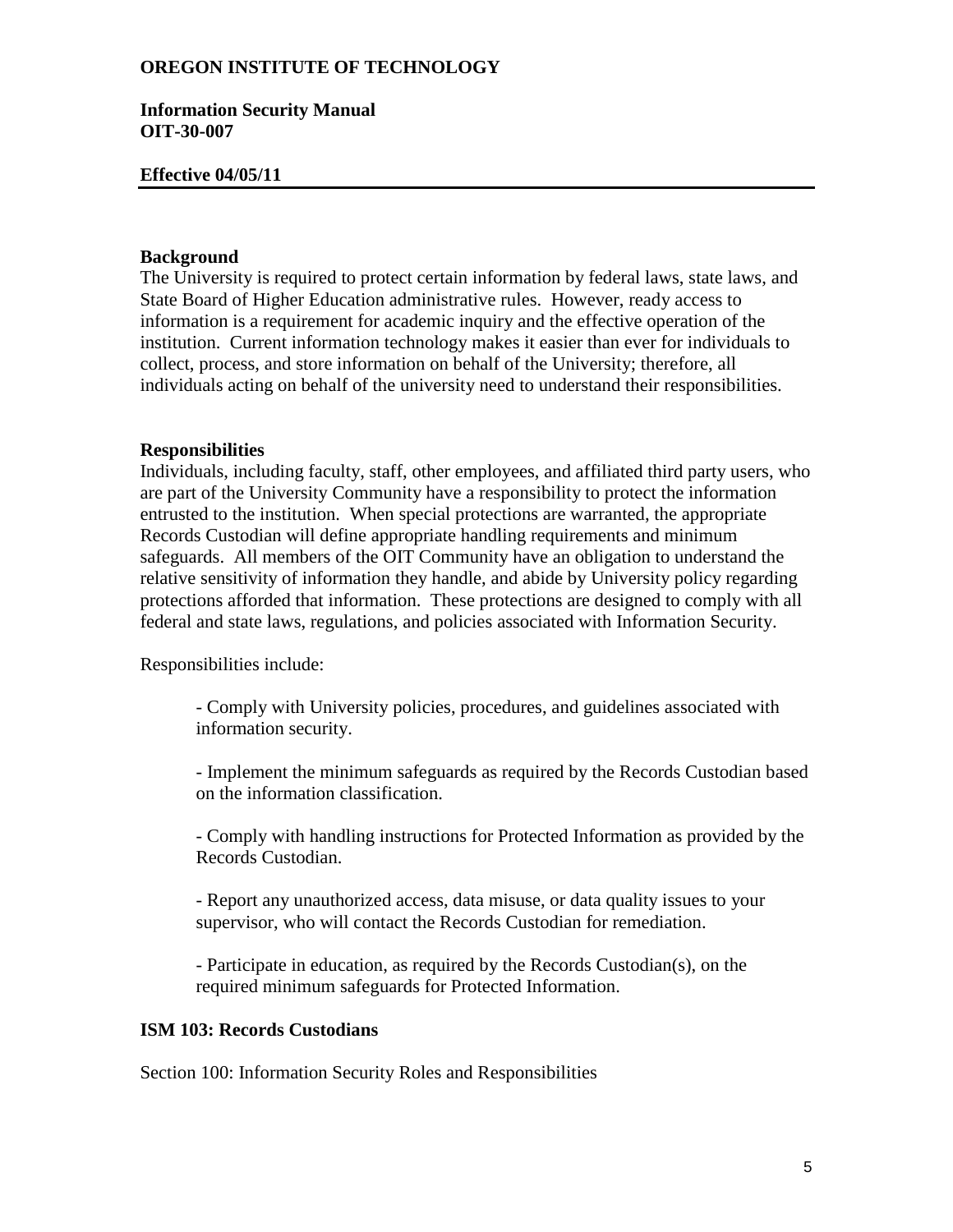### **Information Security Manual OIT-30-007**

### **Effective 04/05/11**

### **Purpose**

The purpose of this section is to clarify the role of "Records Custodian" as defined in OIT policy and practice, to ensure that specific University obligations are met.

### **Background Information**

In accordance with state law and University standard practice, certain Records Custodians are designated by the University President to ensure accountability and proper records handling for institutional data regardless of which individual collects this information on behalf of the University. These data include student records, financial records, and human resource records. For the purposes of Information Security Policy, University personnel who collect data that do not fit these categories are recognized as the appropriate Records Custodian for that data.

### **Responsibilities**

The following Records Custodians have planning and policy-level responsibility for Information Systems within their functional areas and management responsibility for defined segments of Institutional Information.

Director of Business Affairs – Responsible for institutional financial records.

Director of Human Resources – Responsible for institutional employee and employment records.

Registrar – Responsible for institutional student records.

All Records Custodians have the responsibility to ensure appropriate handling of information entrusted to the institution.

Records Custodians should do the following:

- 1. Develop, implement, and manage information access policies and procedures.
- 2. Ensure compliance with contractual obligations and/or federal, state, and University polices and regulations regarding the release of, responsible use of, and access to information.
- 3. Assign information classifications based on a determination of the level of sensitivity of the information (see OIT ISM 202: Information Systems – Classification Standards.)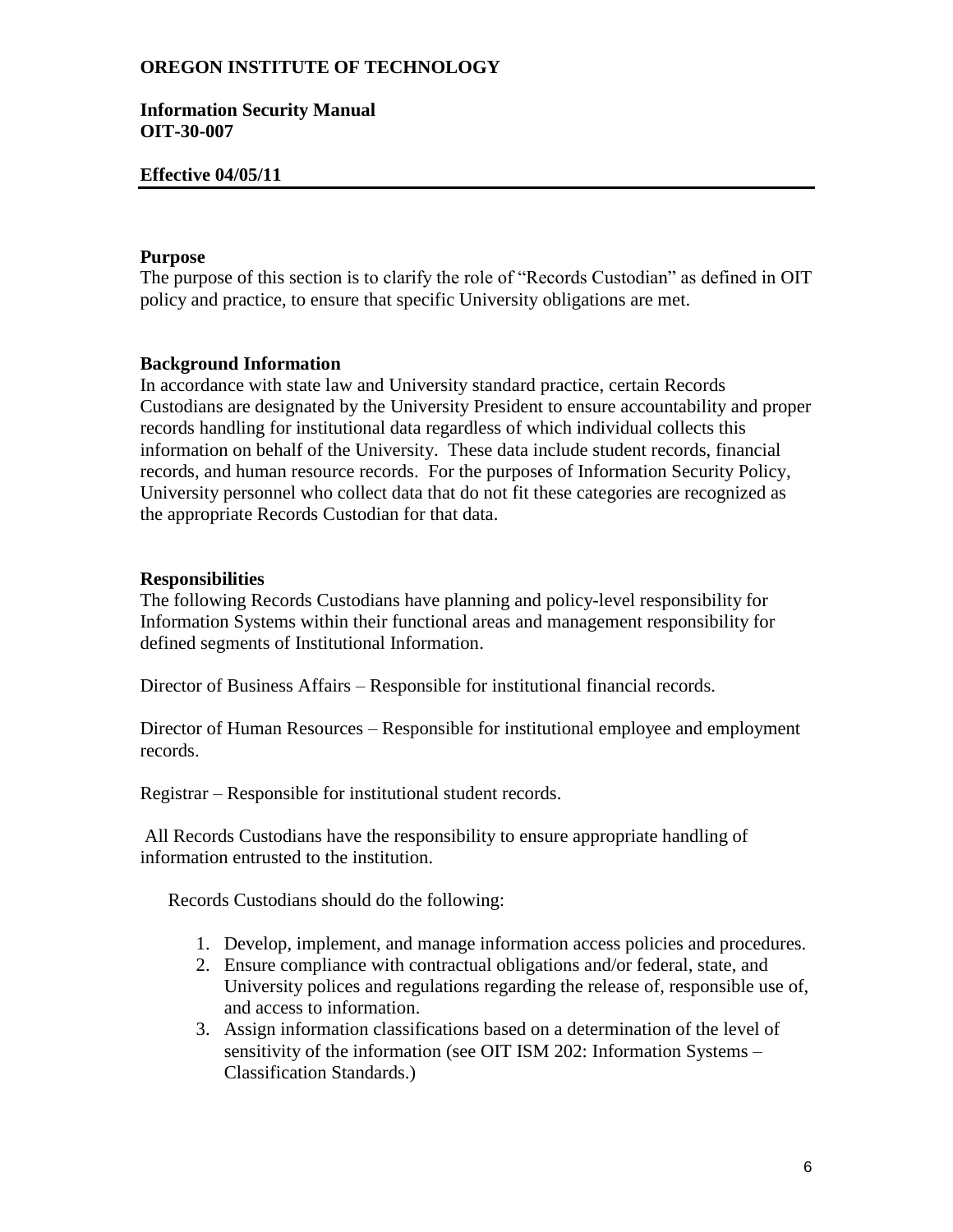## **Information Security Manual OIT-30-007**

# **Effective 04/05/11**

- 4. Assign appropriate handling requirements and minimum safeguards which are merited beyond baseline standards of care as defined in OIT ISM 203.
- 5. Promote appropriate data use and data quality, including providing communication and education to data users on appropriate use and protection of information.
- 6. Develop and implement record and data retention requirements in conjunction with University Archives.

# **OU ISM 201: Information Systems Security - General**

Section 200: Information Systems Security

# **Purpose**

The purpose of this section is to define in general terms what is meant by Information Systems Security and to set forth the University's commitment to create and maintain an Information Security Program.

# **Scope**

Information Systems are composed of three major components: data, applications, and infrastructure systems. All three must be addressed in order to ensure overall security of these assets.

# **Information Security Program**

OIT hereby establishes an Information Security Program by adopting and documenting within this Information Security Manual, policies, procedures, security controls, and standards which govern Information Systems including data, applications, and infrastructure systems as those assets are classified according to their relative sensitivity and criticality. This program should ensure that fundamental security principles, such as those embodied in the ISO 27000 series standards or those generally incorporated into the COBIT framework, are established and maintained.

The foundation of this Information Security Program will be the established information classification system and baseline standards of care established in this manual; however, for these to be effective all three aspects of information systems must be addressed. This is not just about data, it is also about how data are stored and processed.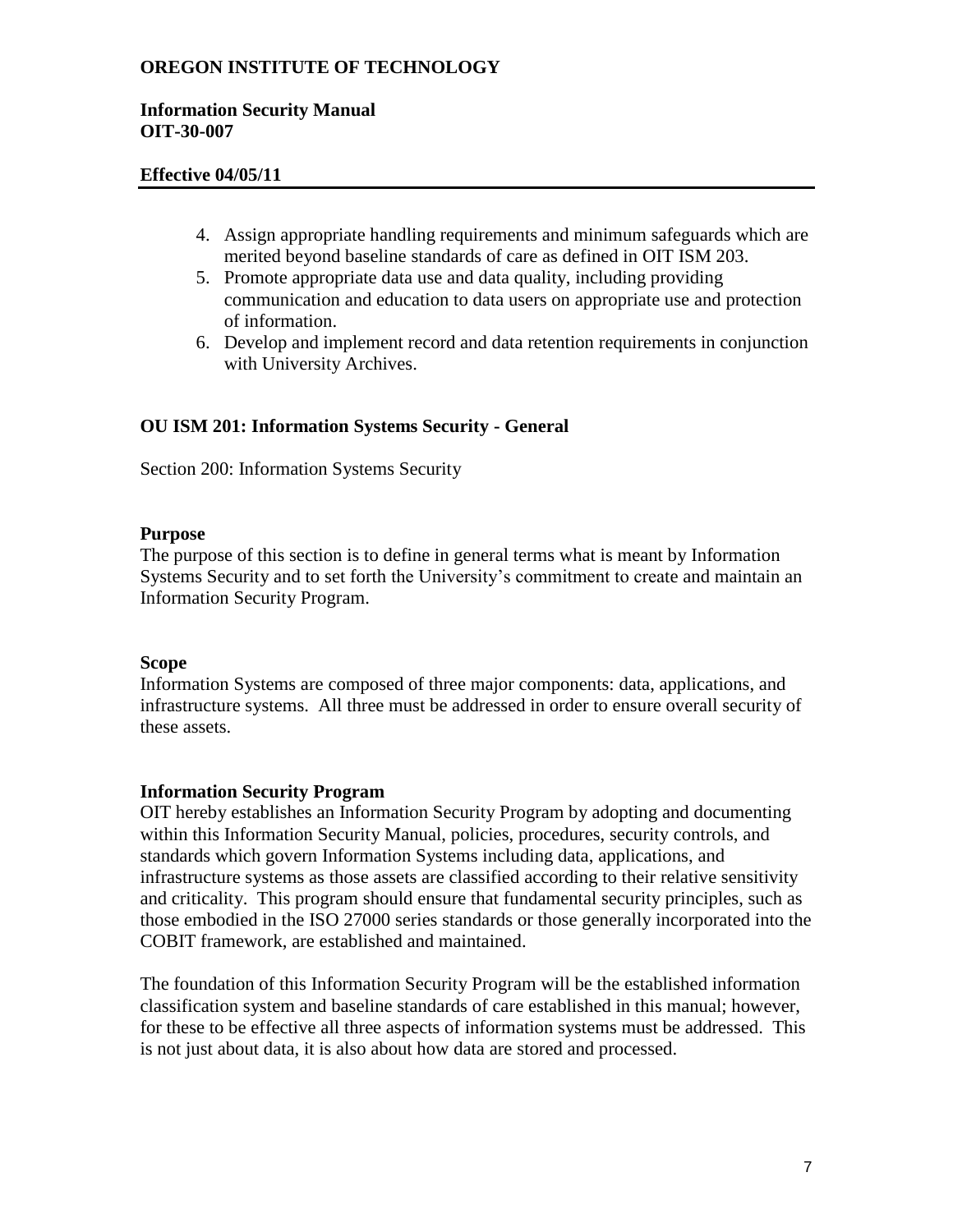**Information Security Manual OIT-30-007**

### **Effective 04/05/11**

## **ISM 202: Information Systems – Classification Standards**

Section 200: Information Systems Security

## **Purpose**

The purpose of this section is to provide guidance and standards regarding the classification of Institutional Information. Institutional Information is defined as all information created, collected, maintained, recorded, or managed by the University, its staff, and all agents working on its behalf. It is essential that Institutional Information be protected. There are, however, gradations that require different levels of security and accurate classification provides the basis to apply an appropriate level of security to OIT's Information Systems. It is the Records Custodian's responsibility to review Institutional Information periodically and classify each according to its use, sensitivity, and importance and to implement appropriate security requirements.

#### **Information Classifications: Protected, Sensitive, and Unrestricted**

#### **202-01: Protected Information**

Protected Information is information for which there are legal requirements for preventing disclosure or financial penalties for disclosure. Personally identifiable information, financial records, and student records are examples of Institutional Information in this class. This information is protected by statutes, rules, regulations, University policies, and/or contractual language. The highest levels of restriction apply, both internally and externally, due to the potential risk or harm that may result from disclosure or inappropriate use.

Protected Information must be protected from unauthorized access, modification, transmission, storage, or other use. Protected Information should be disclosed to individuals on a need-to-know basis only. Disclosure to parties outside the University is generally not permitted and must be authorized by the appropriate supervisory personnel. Employees may be required to sign non- disclosure agreements before access to Protected Information is granted.

#### **202-02: Sensitive Information**

Sensitive Information is information that would not necessarily expose the University to loss if disclosed, but that the Records Custodian feels should be guarded against unauthorized access or modification due to proprietary, ethical, or privacy considerations.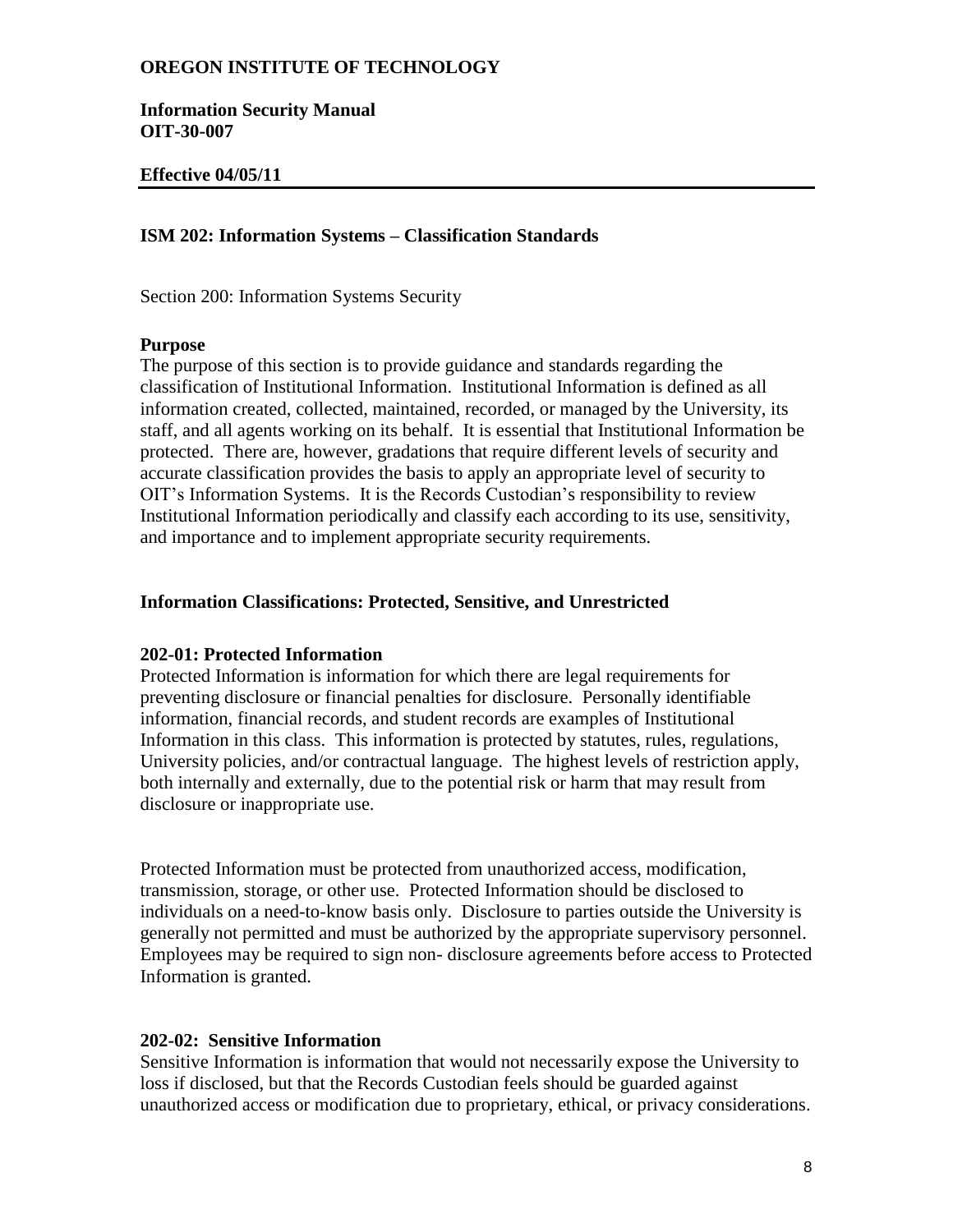### **Information Security Manual OIT-30-007**

### **Effective 04/05/11**

High or moderate levels of restriction apply, both internally and externally, due to the potential risk or harm that may result from disclosure or inappropriate use. This classification applies even though there may not be a statute, rule, regulation, University policy, or contractual language prohibiting its release.

Sensitive Information must be protected from unauthorized access, modification, transmission, storage or other use. Sensitive Information is generally available to members of the University community who have a legitimate purpose for accessing such information. Disclosure to parties outside of the University should be authorized by the appropriate supervisory personnel.

### **202-03: Unrestricted Information**

Unrestricted Information, while subject to University disclosure rules, may be made available to members of the University community and to individuals and entities external to the University. In some cases, general public access to Unrestricted Information is required by law.

While the requirements for protection of Unrestricted Information are considerably less than for Protected or Sensitive Information, sufficient protection will be applied to prevent unauthorized modification of such information.

#### **Scope**

This section applies to all Institutional Information and all systems, processes, and data sets that may access this information, regardless of the environment where the data resides or is processed; for example the University mainframe enterprise server, other enterprise servers, distributed departmental servers, or personal workstations and mobile devices. All information with a designated Records Custodian must meet the same classification level and utilize the same protective measures as prescribed by the Records Custodian for the central systems.

This policy applies regardless of the media on which data resides, for example electronic, microfiche, paper, CD\DVD, or other media. It also applies regardless of the form the information may take, for example text, graphics, video or audio, or their presentation. University units may have additional policies for information within their areas of operational or administrative control. In the event these local policies conflict with University Policy, University Policy applies.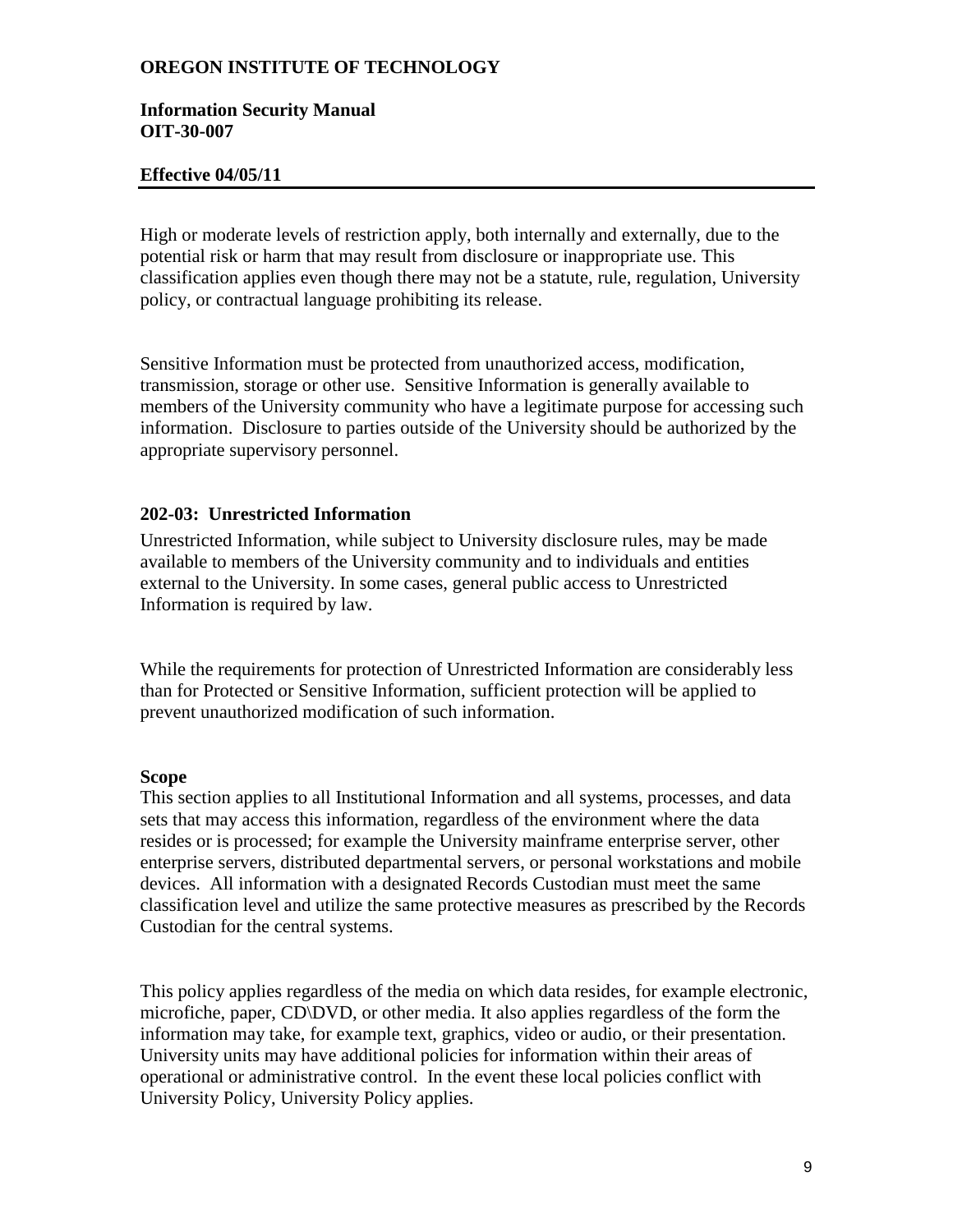### **Information Security Manual OIT-30-007**

### **Effective 04/05/11**

This section applies to all University community members, whether students, faculty, staff, volunteers, contractors, affiliates, or agents, who have access to University Information Systems and to all University units and their agents including external thirdparty relationships.

### **ISM 203: Information Systems – Baseline Standards of Care**

Section 200: Information Systems Security

#### **Purpose**

The purpose of this policy is to define the baseline standards of care based on the designated classification of Information Systems.

#### **Standards of Care**

The following standards apply to people and machines that have access to and/or process information according to its classification as Protected, Sensitive, or Unrestricted. Specific additional handling requirements above the baseline may in fact be required by the Records Custodian to ensure compliance with law, policy, or contractual obligation. Advanced security practices beyond the baseline are encouraged where practicable (such as employing encryption technologies).

#### **203-01 Baseline Standards for Protected Information**

All computer systems (workstations and servers) which store or process Protected Information shall have restricted access to only authorized personnel; fully patched operating systems and applications; current anti-virus software with current virus definitions; and if attached to the network will be in a secured zone protected by appropriate firewall rules. Workstations used by authorized personnel with direct write access to Protected Information will also be configured to automatically apply patches and current anti-virus definitions and will not be accessed via a local system administrator or domain administrator account on the local machine for day-to-day activities.

All personnel granted direct access to Protected Information should be instructed on the proper use and handling of this information and are subject to OIT Policies regarding security sensitive personnel. Under no circumstances should Protected Information be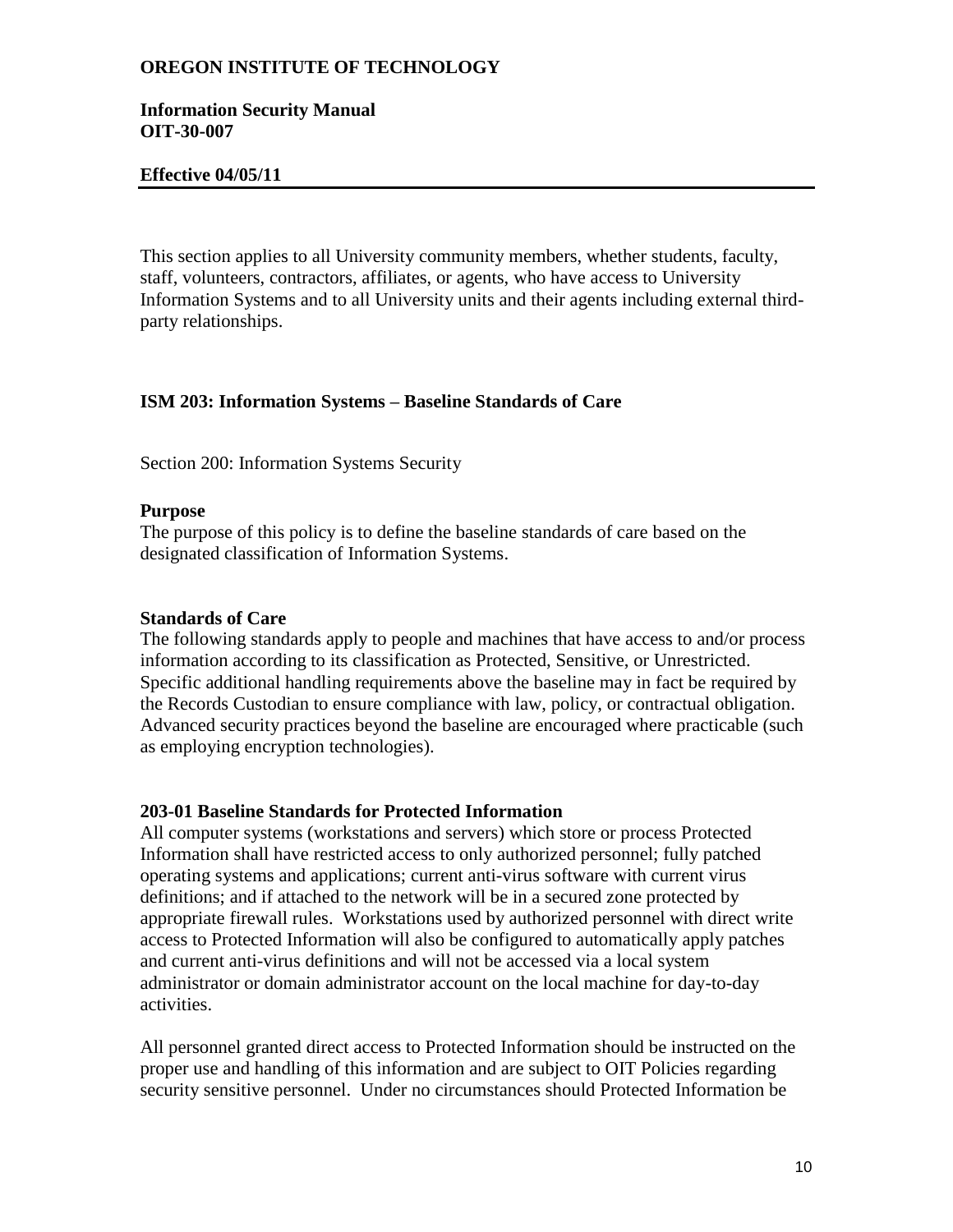### **Information Security Manual OIT-30-007**

## **Effective 04/05/11**

disclosed to anyone outside OIT without authorization from the appropriate supervisory personnel.

### **203-02 Baseline Standards for Sensitive Information**

All computer systems which store or process Sensitive Information should have restricted access granted only to authorized personnel affiliated with OIT, and shall have fully patched operating systems and applications, and current antivirus software with current virus definitions. Any such computer system is also subject to general configuration requirements established by [Information Technology Services].

All personnel granted access to sensitive information should not disclose this information to parties outside of OIT without authorization by appropriate supervisory personnel.

### **203-03 Baseline Standards for Unrestricted Information**

All computer systems which store or process Unrestricted Information will have write access restricted only to authorized personnel to ensure that information presented is not edited without appropriate authorization. Any such computer system is also subject general configuration requirements established by [Computing Services] and should have fully patched operating systems and applications, and current antivirus software with current virus definitions.

#### **203-04 Mobile Computing**

All mobile computer systems or portable storage media, which store Protected Information, shall be encrypted with at least the 128 bit encryption common in operating systems and encoding devices sold in the United States in addition to the baseline requirement prescribed in 203-01. Those that cannot meet this requirement due to the proprietary nature of how they are created, such as back-up tapes, must be stored in a physically secure area and shall only be transported in a manner commensurate with OIT ISM 601-03.

As noted in the Personal Information Privacy Policy (OIT ISM 301), certain highly sensitive data elements are strictly prohibited from portable media.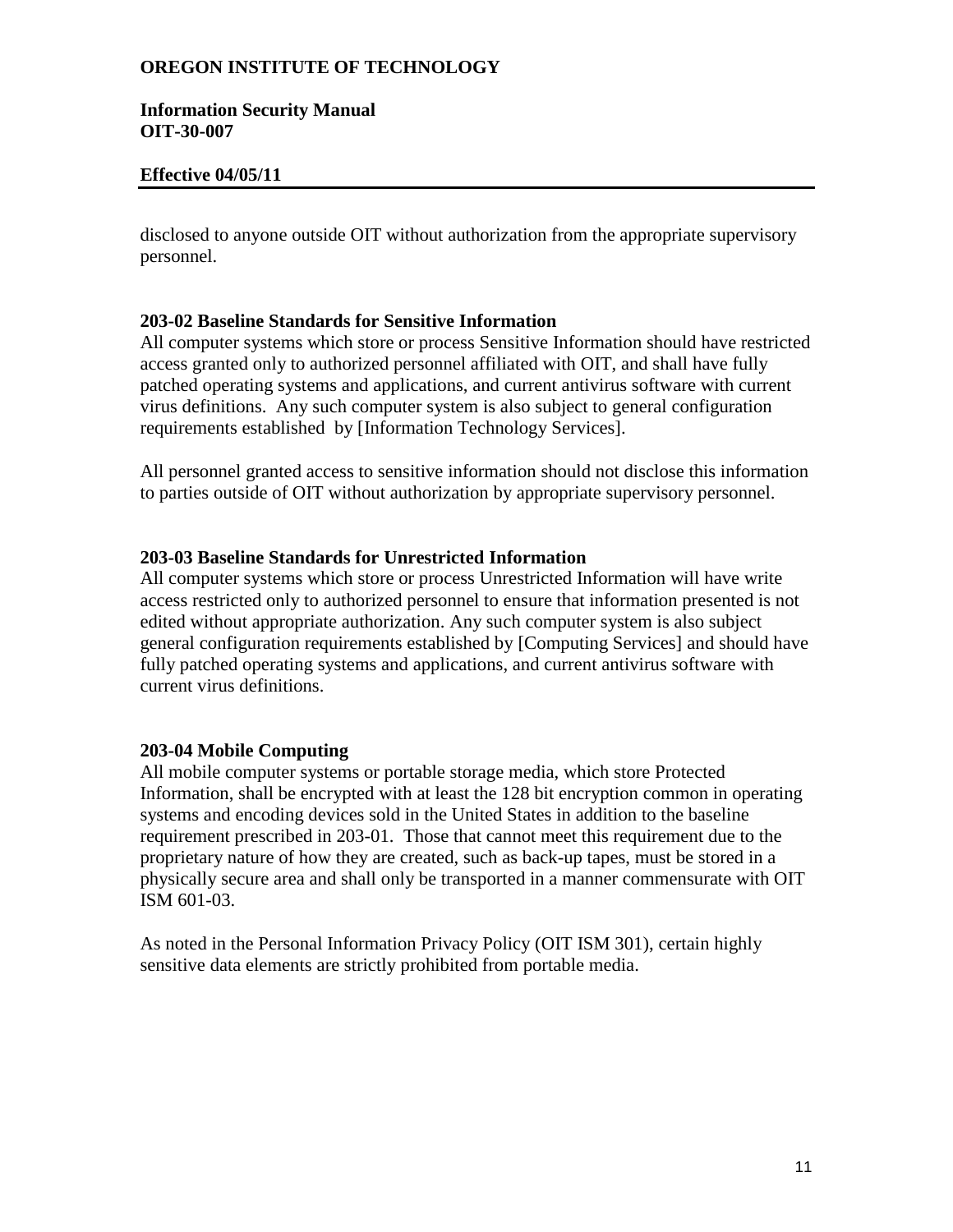**Information Security Manual OIT-30-007**

# **Effective 04/05/11**

## **Oregon Institute of Technology ISM 301: Personal Information Privacy**

Section 300: User and Personal Information Security

#### **Purpose**

The purpose of this policy is to establish clear guidelines for handling specific data elements which pose a risk of Identity Theft to our community members, should those data elements be compromised through unauthorized access due to a breach of security. These data elements are generally used in conjunction with other information, such as full name, which may constitute enough information to establish credit or perpetuate other forms of fraud associated with Identity Theft.

### **Scope**

This policy is applicable to all OIT community members including all employees, students, contractors, consultants, agents, and vendors working on OIT's behalf. It is applicable to *all* OIT Information Assets, regardless of form or media. It applies to information gathering, protection, use, processing, storage, communications, and transit.

#### **Policy**

Each element below merits extra protections beyond any baseline.

**Social Security Number:** All access and use at OIT of the Social Security Number is prohibited except for meeting federal or state requirements, compliance and reporting.

**VISA/Credit Card Numbers**: All access and use at OIT of VISA/Credit Card numbers shall meet Procurement Card Industry (PCI) security standards and any system handling these numbers shall have a responsible party of record who will be accountable to the Director of Business Affairs for ensuring compliance.

**Bank Account Numbers**: All access and use of bank account numbers at OIT is restricted to the following uses:

# Business Affairs

Processing direct deposit transactions; both incoming and outgoing Processing wire transfers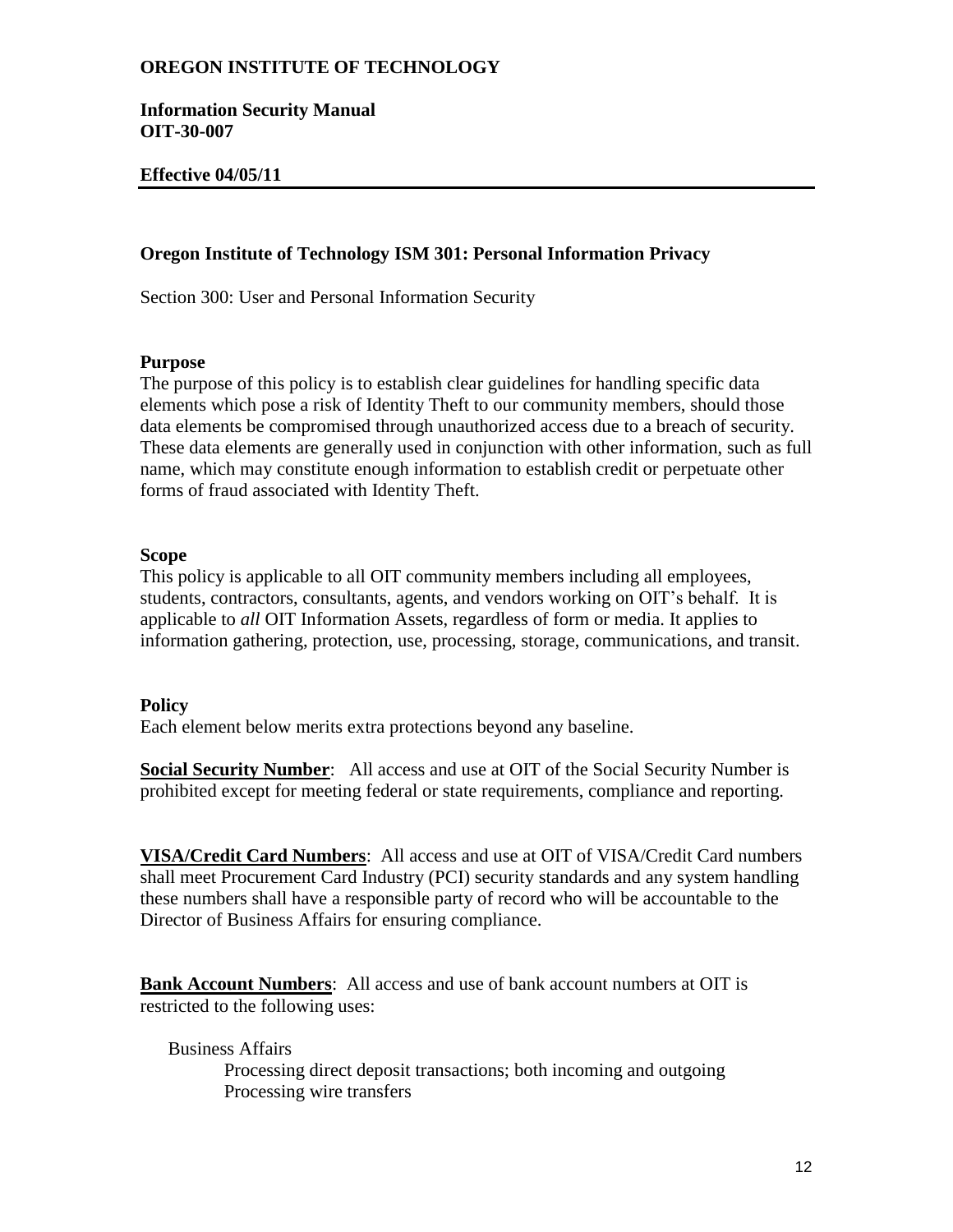### **Information Security Manual OIT-30-007**

### **Effective 04/05/11**

### Department Personnel

Processing wire transfers – Paper copies of this data may be stored during the processing phase. They should be kept in a physically secure location with limited personnel access. Departments are prohibited from storing electronic copies of this data. Once verification of transfer is complete the paper copy should be redacted or destroyed through approved OIT confidential document destruction method.

**Driver's License Numbers and/or National Identification Numbers**: All access and use of state or national Driver's License and/or National Identification Numbers for Oregon residents at OIT will be reported to the Chief Information Security Officer and all reasonable precautions will be taken to ensure the integrity and confidentiality of this information.

**Under no circumstance shall Social Security Number, VISA/Credit Card Numbers, Bank Account Numbers, or Driver's License/National Identification Numbers be stored in a non-redacted form on any portable electronic media including but not limited to laptops, flash drives, CDROMS.**

#### **Procedures**

.

Specific procedures for handling these elements will be defined by the Records Custodians for student records, employee data, and business transactions.

# **Responsibilities**

All members of the OIT community have a responsibility to protect these elements and ensure that they are handled with the utmost care. All efforts should be made to avoid the direct storage and use of these elements unless required by business need.

Records Custodians with student record, employee data, or business transactions responsibilities have a responsibility to ensure that those business needs that require handling these elements are limited to the employees required to handle this information and that reasonable controls and precautions to protect these elements are in place.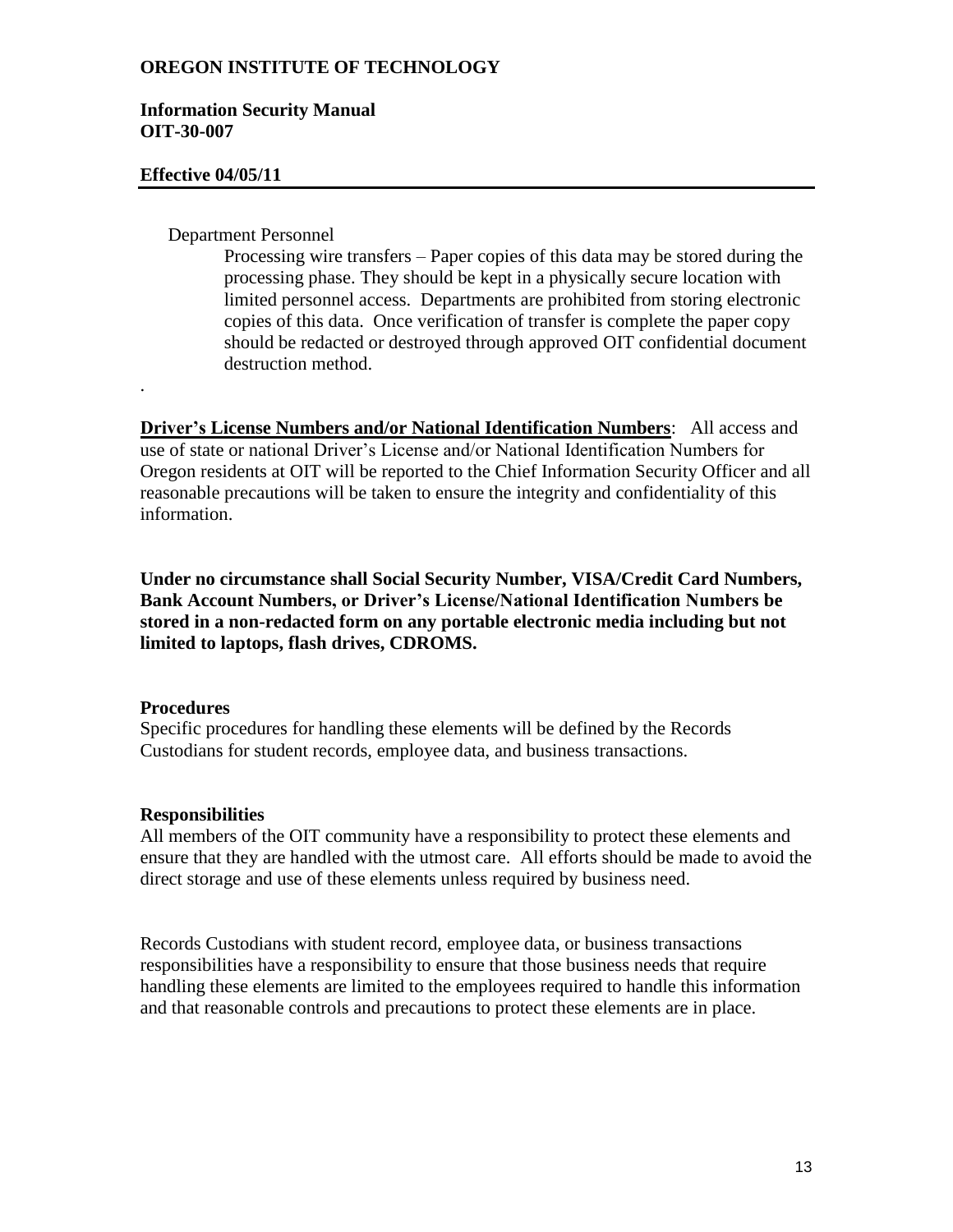### **Information Security Manual OIT-30-007**

## **Effective 04/05/11**

## **ISM 302: User Specific Policies**

Section 300: User and Personal Information Security

#### **Purpose**

The purpose of this section is to outline existing OIT User specific policies which fulfill OIT's obligations under the OUS Information Security Policy.

#### **Policies and Procedures**

#### **302-01 Acceptable Use Policy (AUP)**

OIT maintains the [Computer Use Policy] here: [\[30-005\]](http://www.oit.edu/Libraries/HR_Staff_Policies/Computing_Facilities_Use_-_OIT_30-005.pdf) Acknowledgement of this policy and agreement to abide by it are part of the account activation process for all central computer systems.

#### **302-02 Security Sensitive Personnel**

OIT maintains a policy regarding criminal background checks for Security Sensitive Personnel in compliance with Oregon Administrative Rules and as part of the Office of Human Resources Policy and Procedure Manual.

# **302-03 Account Management**

OIT Information Technology Services creates system accounts for general access to OIT computer resources. These accounts are generated and disabled programmatically based on information stored in the Student and Human Resources Information Systems about current status as employee or student. In addition to these accounts, local system accounts are created for access to specific systems such as banner, and in the case of the Banner Human Resources, Student, and Financial Information System, accounts are authorized and revoked in accordance with parameters set by the appropriate Records Custodian.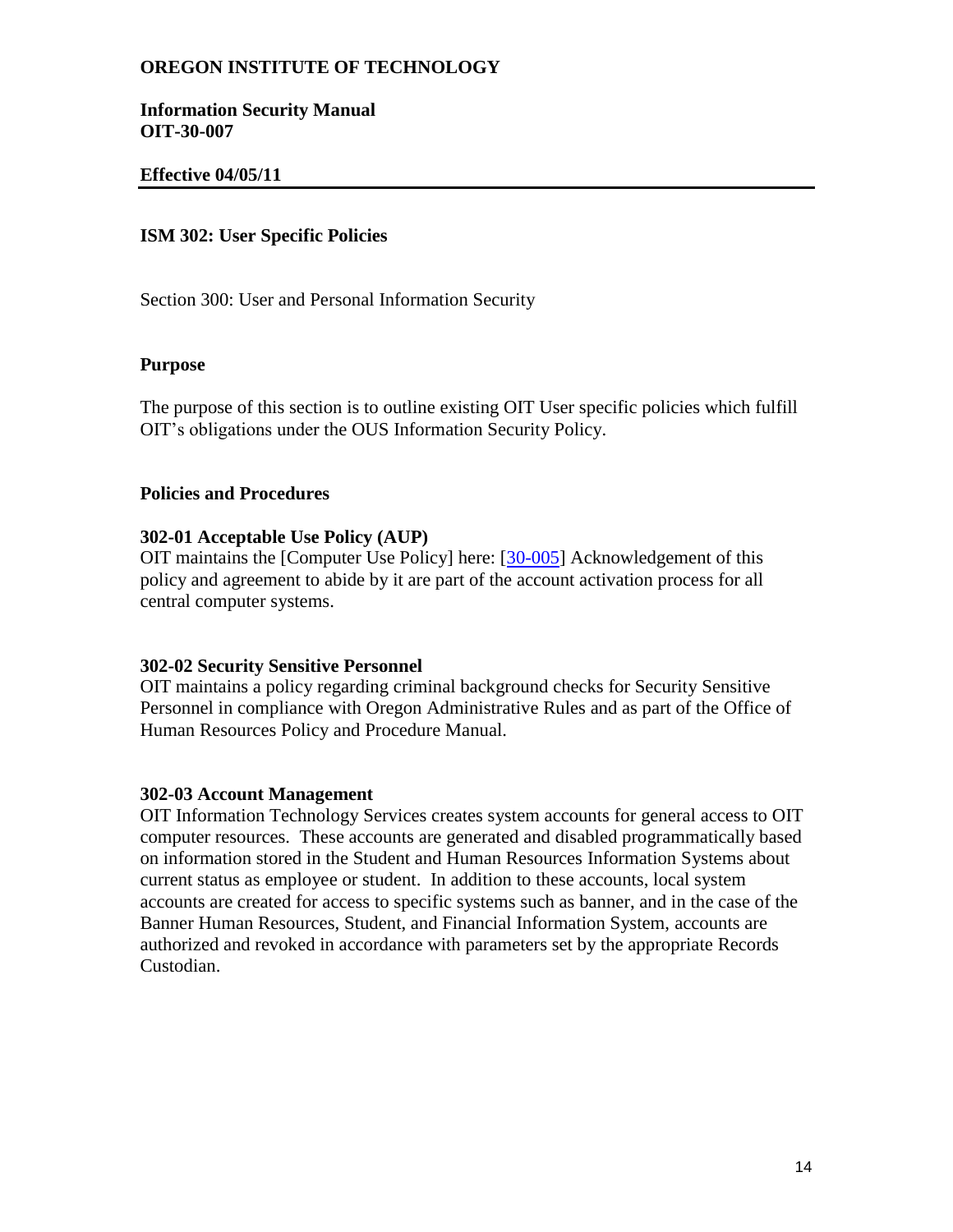**Information Security Manual OIT-30-007**

### **Effective 04/05/11**

# **ISM 401: Transmission of Protected Information**

Section 400: Network and Telecommunications Security

#### **Purpose**

The purpose of this section is to state OIT's policy regarding the transmission of protected information over the network.

#### **Background**

Once information is classified as Protected Information, established baseline standards ensure that the information resides and is processed within a secured zone of the network. However, normal business operation does from time to time require the transfer of Protected Information to other authorized parties for purposes consistent with OIT's mission and OIT's obligations to protect the information.

#### **Policy**

It is the policy of OIT that no Protected Information be transmitted over any network outside of the secured zones within the OIT network, unless appropriate and standard encryption techniques are used. Under no circumstances will Protected Information be transmitted across an unsecured network in clear text. In particular, it should be noted that Email is not by default an encrypted means of transmission and any Email sent outside of the protected university Email system is subject to this restriction.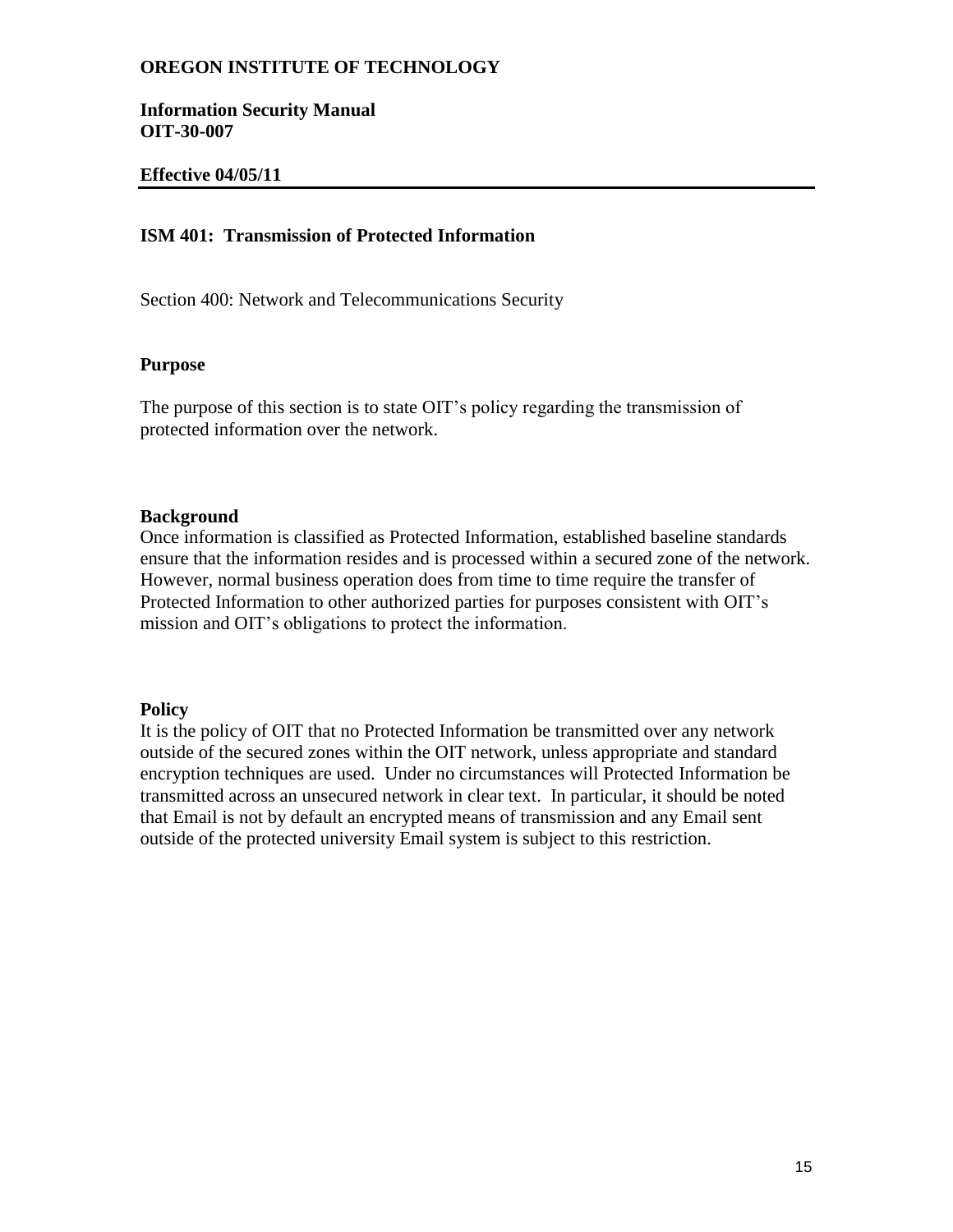**Information Security Manual OIT-30-007**

## **Effective 04/05/11**

## **ISM 402: Secured Zones for Protected Systems**

Section 400: Network and Telecommunications Security

#### **Purpose**

The purpose of this section is to state OIT's procedures regarding network security and firewall architecture to protect Protected Information.

#### **Procedure**

OIT Information Technology Services establishes Secured Zones using current firewall technology and the appropriate network access control rule set to ensure that only authorized access is permitted to information systems which contain or will have access to Protected Information. The overall architecture is based on separation of servers and workstations and the creation of various security zones based on the relative sensitivity. Access to the OIT data network is controlled and restricted to authorized personnel only.

### **ISM 501: Risk Assessment**

Section 500: Security Operations

#### **Purpose**

The purpose of this section is to articulate how OIT will conduct risk assessment by first proactive and then reactive means.

#### **Procedure**

The proactive component of risk assessment will be the actual categorization of Information Systems and specifically the identification of Protected Information Assets. As discussed in section 200 of this manual, Protected Information Assets will be those assets which the university has an obligation to protect and will be identified by the appropriate Records Custodian and will have handling instructions/baseline security measures defined. This will ensure that critical elements are identified and appropriate security measures defined to protect them.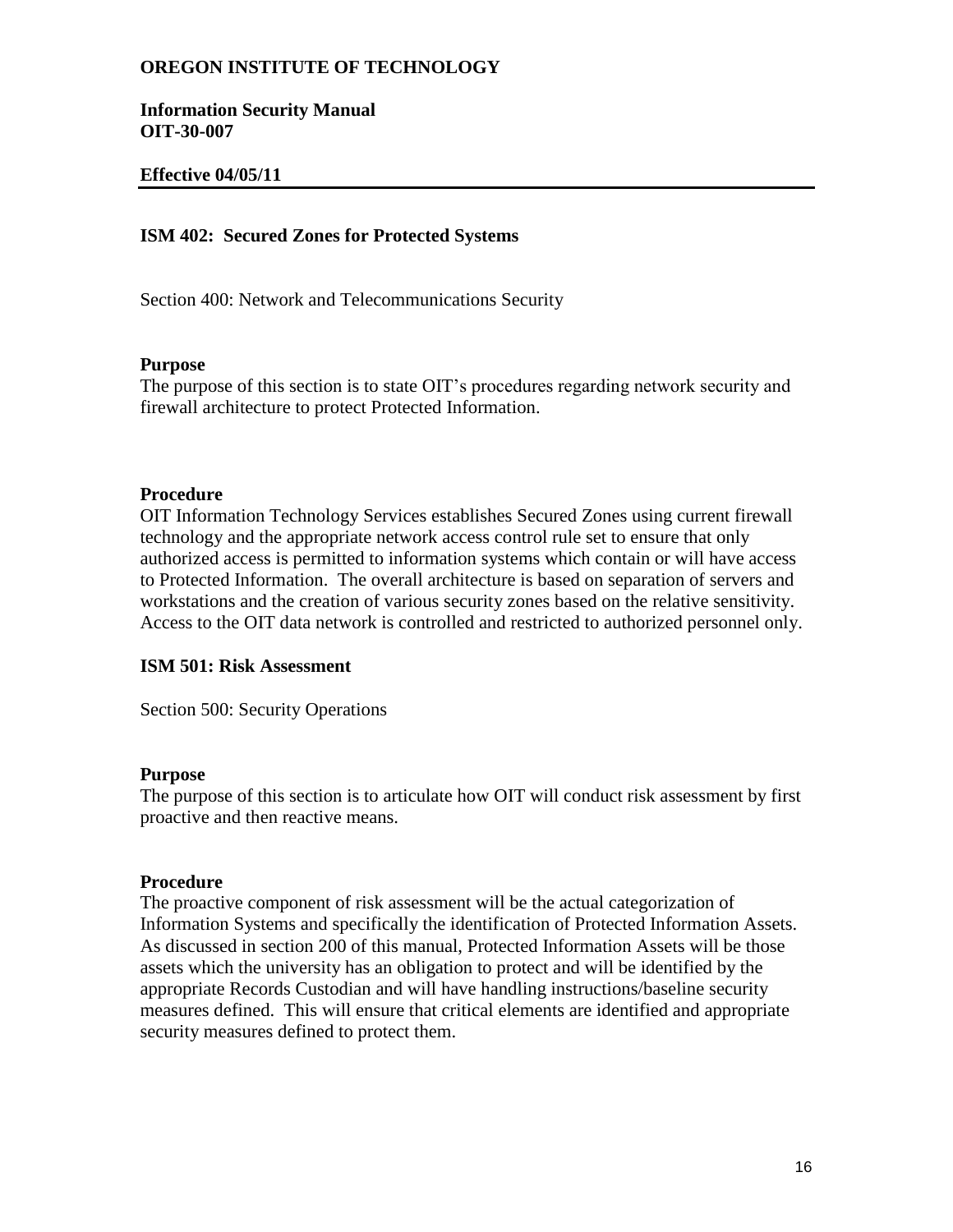## **Information Security Manual OIT-30-007**

# **Effective 04/05/11**

The reactive component of risk assessment will be a periodic review of information security incidents. The Chief Information Security Officer will periodically review the tracked information security incidents and will identify problem areas to be addressed in an Annual Information Security report to the Chief Information Officer.

# **ISM 502: Incident Response and Escalation**

Section 500: Security Operations

# **Purpose**

The purpose of documenting this procedure in the Information Security Manual is to clarify and formalize Security Operations and Procedures in the event of Information Security incidents.

# **Scope**

The scope of these procedures is limited to Information Security Incidents. Incidents overlapping with physical security, personnel action, or student conduct will be handled in accordance with established protocols and procedures; however, the CISO will be appraised to ensure that Information Security specific aspects of any incident are addressed.

# **Procedure**

All suspected data breaches where Sensitive, Protected, or Personal Information is involved will be reported to the Chief Information Security Officer. If the incident is determined by the CISO to involve Protected or Personal Information, he/she will create an incident response report.

Information Security Incidents involving Personal Information will be reviewed by legal counsel to ensure appropriate responses are taken in accordance with Oregon law, and a copy of the report will be shared with the appropriate Records Custodian(s), the University Provost, the Oregon University System Vice Chancellor for Finance and Administration, the Oregon University System Internal Audit Division, and University News and Communications Services as appropriate to deal with media implications.

Information Security Incidents involving Protected Information will be reviewed by the appropriate Records Custodian(s) along with a copy of the incident report to be shared as deemed appropriate by the Records Custodian(s).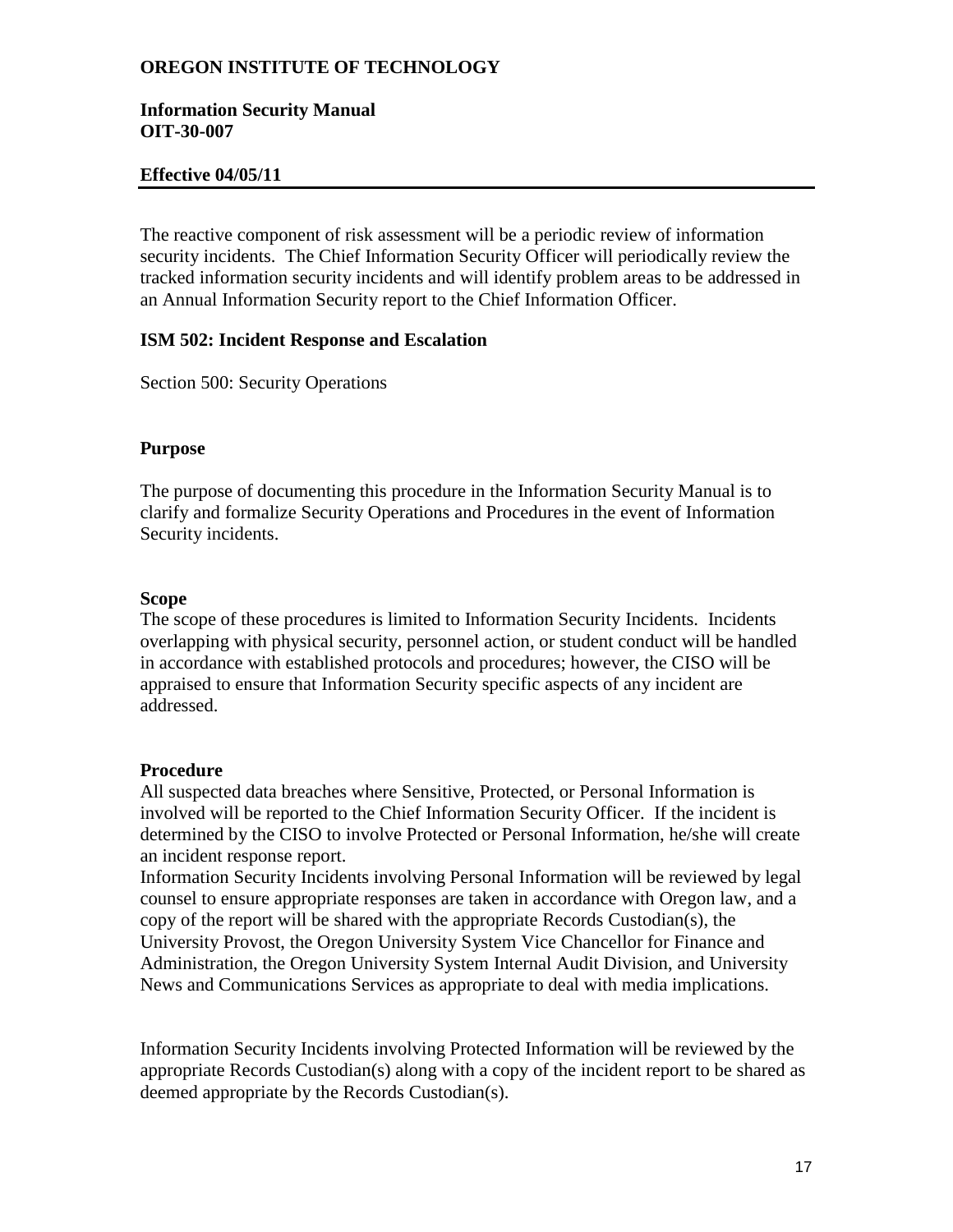## **Information Security Manual OIT-30-007**

# **Effective 04/05/11**

Information Security Incidents involving Sensitive Information will be logged and noted in the annual Information Security Report.

# **ISM 601: Physical Areas Containing Protected Information**

Section 600: Physical and Environmental Security

# **Purpose**

The purpose of this section is to outline specific physical security policies and procedures which overlap with Information Security.

# **Background**

In general, physical security is the responsibility of Public Safety on campus. There are, however, areas where special attention is needed where Information Security can be affected. Specifically, the buildings where central servers are housed, office space where Protected Information is regularly accessed and visible to people in the immediate proximity, when electronic storage media is surplused from the university, and where Protected Information is physically transported such as when tape backups are taken off site.

# **Policies and Procedures**

# **601-01 Systems Housed at OIT.**

The OIT machine room where systems reside is to be considered a restricted area where only authorized personnel are allowed. Standard security measures such as audited door access codes shall be employed for physical access to the room. Given the critical nature of these systems, the facility shall also be equipped with standby emergency power (both stored and generated) and shall be monitored 7 days a week; 24 hours a day for availability.

# **601-02 Disposal of Surplus Property**

All electronic storage media are subject to the OIT Policy on Disposal of Data Storage Equipment.

# **601-03 Transportation of Protected Information**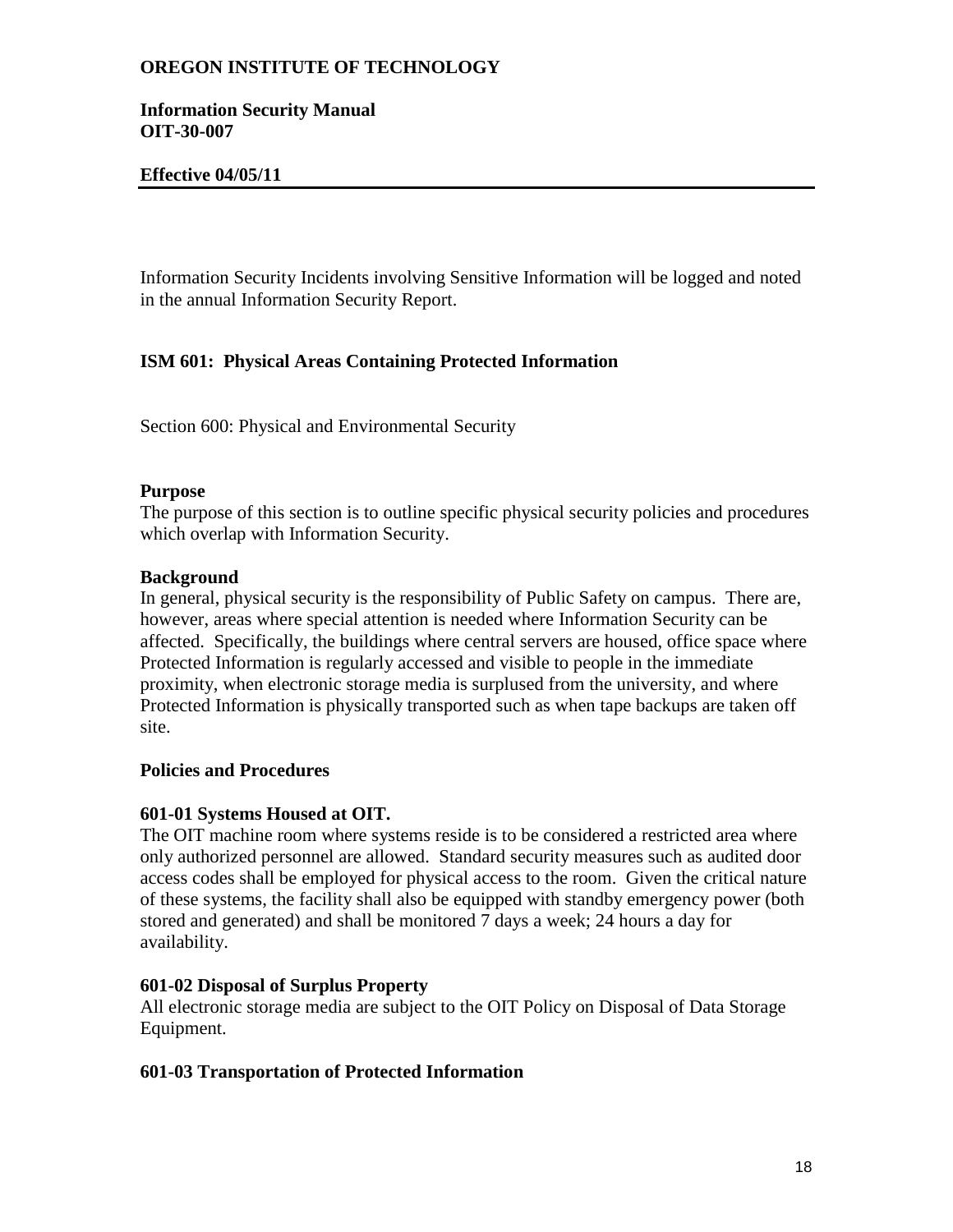### **Information Security Manual OIT-30-007**

## **Effective 04/05/11**

All physical transportation of Protected Information shall be done by a trusted courier who can provide document and pouch-level traceability. In the case where Personal Information for more than 1000 individuals is to be transported either in paper or electronic form; sealed pouches for paper documents and lock boxes for transport of tapes/CDs are required.

### **ISM 602: Protecting Information Stored on Paper**

Section 600: Physical and Environmental Security

#### **Background**

Paper documents that include Protected Information or Sensitive Information such as social security numbers, student education records, an individual's medical information, benefits, compensation, loan, or financial aid data, and faculty and staff evaluations are to be secured during printing, transmission (including by fax), storage, and disposal.

#### **Procedure**

University employee and supervisor responsibilities include:

Do not leave paper documents containing Protected Information or Sensitive Information unattended; protect them from the view of passers-by or office visitors.

Store paper documents containing Protected Information or Sensitive Information in locked files.

Store paper documents that contain information that is critical to the conduct of University business in fireproof file cabinets. Keep copies in an alternate location.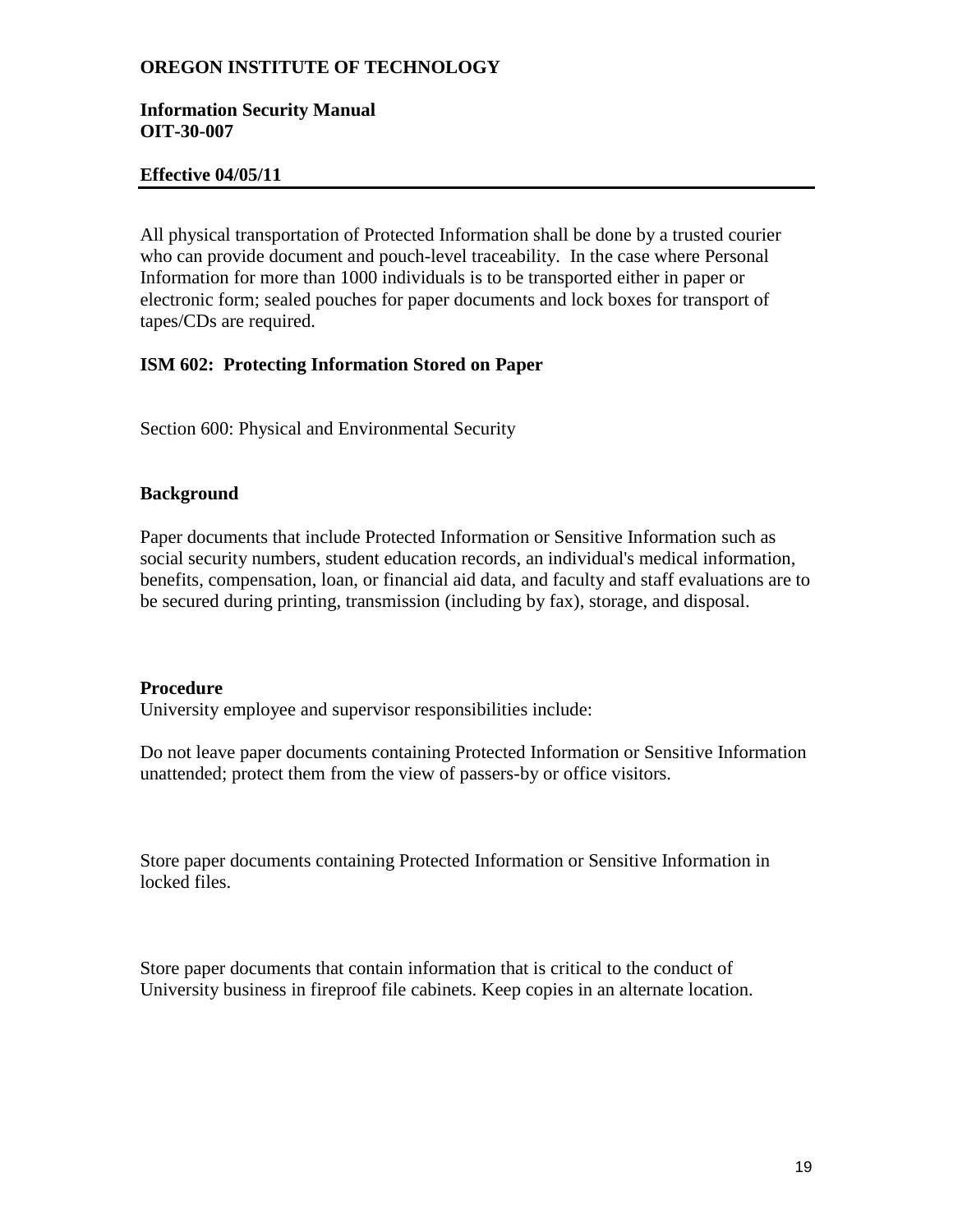### **Information Security Manual OIT-30-007**

## **Effective 04/05/11**

Do not leave the keys to file drawers containing Protected Information or Sensitive Information in unlocked desk drawers or other areas accessible to unauthorized personnel.

All records are subject to OUS records retention policies and should be only be disposed of in accordance with the retention schedule defined within those policies. More information can be found at<http://www.ous.edu/dept/recmgmt/> . Once the retention schedule has been met, shred confidential paper documents and secure such documents until shredding occurs. If using the University pulping service, ensure that the pulping bin is locked and that it is accessed only by individuals identified by Business Services as those who are responsible for picking up pulping bins and who will be attentive to the confidentiality requirements.

- Make arrangements to retrieve or secure documents containing Protected Information or Sensitive Information immediately that are printed on copy machines, fax machines, and printers. If at all possible, documents containing Protected Information should not be sent by fax. Those documents should be sent via a trusted courier service and secured in transit as per OIT ISM 601-03.
- Double-check fax messages containing Sensitive Information:

Recheck the recipient's number before you hit 'start.'

Verify the security arrangements for a fax's receipt prior to sending.

Verify that you are the intended recipient of faxes received on your machine.

# **ISM 701: Disaster Recovery**

Section 700: Disaster Recovery

#### **Purpose**

The purpose of this section is to outline the Disaster Recovery Plans that are in place or in progress.

#### **Background**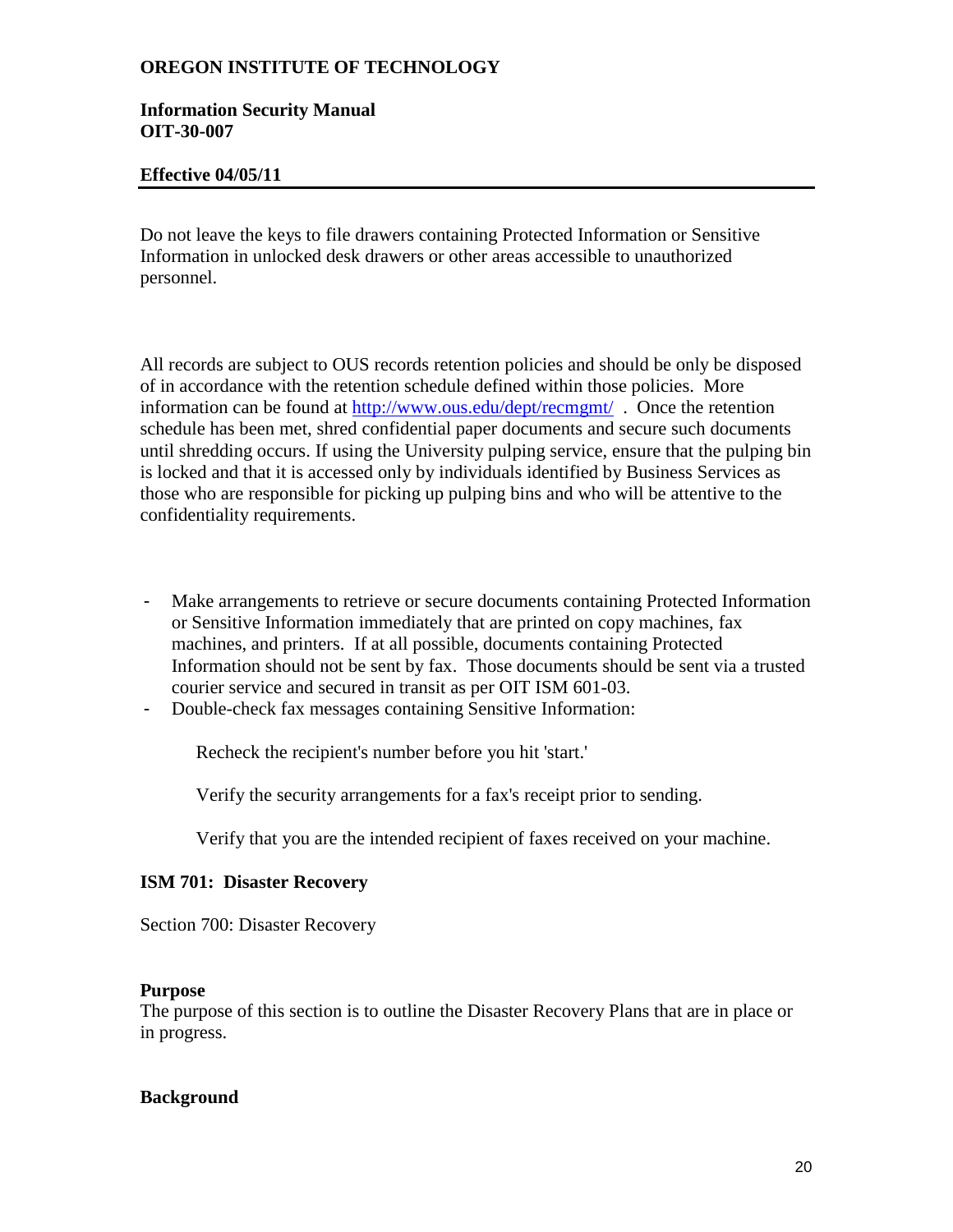### **Information Security Manual OIT-30-007**

### **Effective 04/05/11**

Disaster Recovery is part of planning for every department at OIT. The overall campus plan envisions coordination in an Emergency, with the expectation that university departments are ensuring the survivability of their critical assets, maintain the functioning of their critical assets as long as possible, and will be able to resume their normal function after the Emergency is over and the recovery begins. For Information Security there are two critical areas where planning is required to meet these objectives: the Banner System (with critical Enterprise Information) and the campus Communications System.

# **701-01 Information Systems Housed at OIT.**

Information Technology Services maintains a disaster plan for the systems hosted at Oregon Institute of Technology. The current copy is managed by the Manager of Technical Services at Oregon Institute of Technology and can be reviewed upon request.

### **701-02 Communications Systems**

Computing Services is responsible for both the phone and data networks on campus and will maintain a disaster plan for those networks. Once completed, the current copy will be managed by the CIO and can be reviewed upon request.

# **ISM 801: Awareness and Training Action Plan**

Section 800: Awareness and Training

#### **Purpose**

The purpose of this section is to identify the activities OIT is engaged in to promote Information Security awareness among members of the University Community.

#### **Background**

The first step in promoting Information Security awareness at OIT is the formation of this Information Security Program. By formalizing our policies and procedures with respect to Information Security and posting this manual on the web for employees to read, we hope to initiate the discussion of Information Security and what we all can do to better protect the information entrusted to the institution. Beyond this and related discussion events, OIT will:

- Integrate training for proper handling of protected information in the Banner training required by all employees seeking access to the Banner System.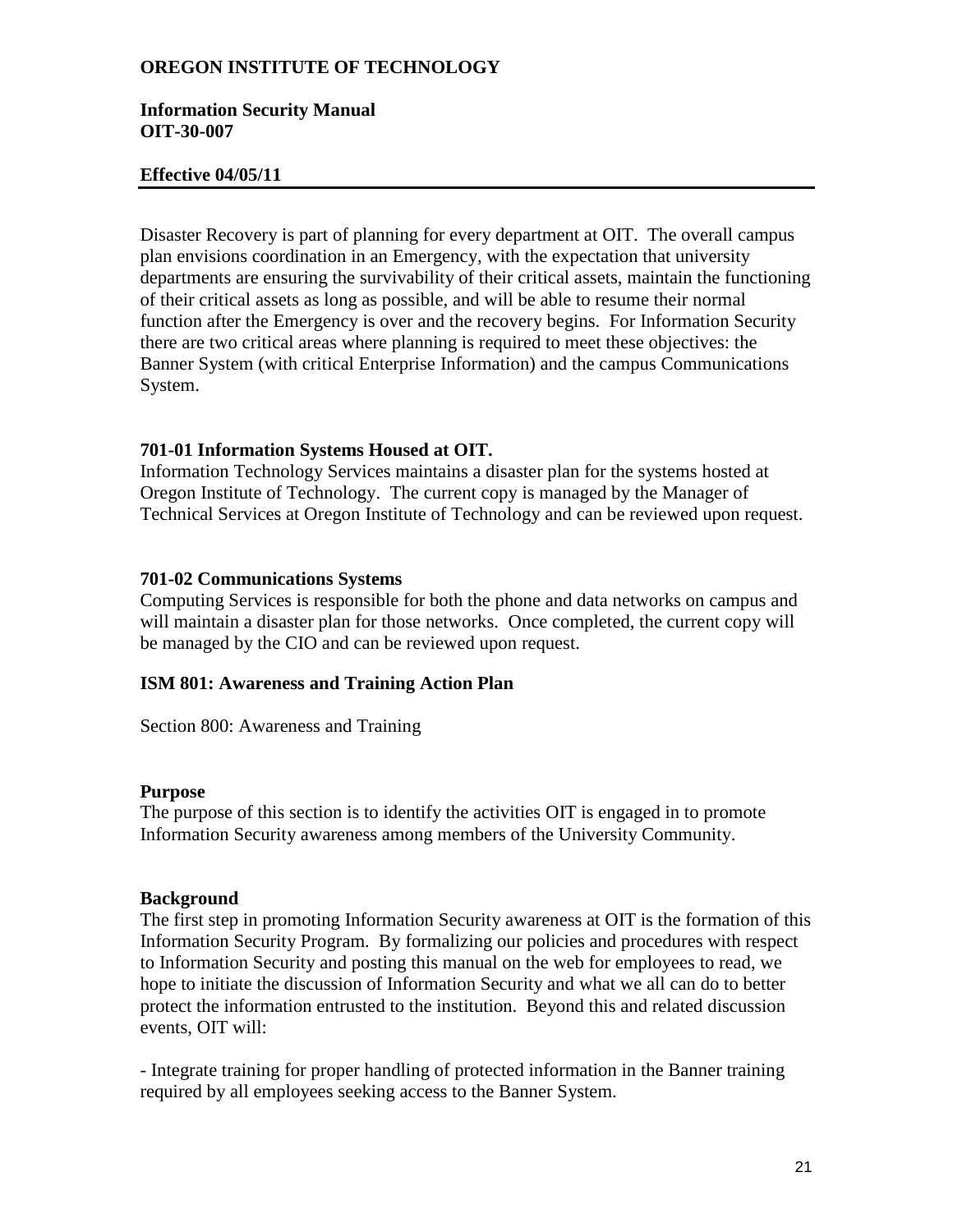## **Information Security Manual OIT-30-007**

# **Effective 04/05/11**

- Include information about stopping ID theft in New Employee Orientation.

- Incorporate a statement of understanding and acceptance of policies and procedures included in this manual with every secure socket layer certificate credential issued on behalf of OIT and managed by Information Technology Services

# **ISM 802: Definitions**

Section 800: Awareness and Training

### **Baselines**

Baselines are mandatory descriptions of how to implement security packages to ensure a consistent level of security throughout the organization. Different systems have different methods of handling security issues. Baselines are created to inform user groups about how to set up the security for each platform so that the desired level of security is achieved consistently.

# **Chief Information Security Officer (CISO)**

The CISO is responsible for the University's information security program and for ensuring that policies, procedures, and standards are developed, implemented and maintained.

# **Clear Text**

Non-encrypted data

# **FERPA**

The Family Educational Rights and Privacy Act establishes an obligation for the University to keep student records private and accessible only to those with an educational need to know, rather than information designated as directory information which is public.

# **Guidelines**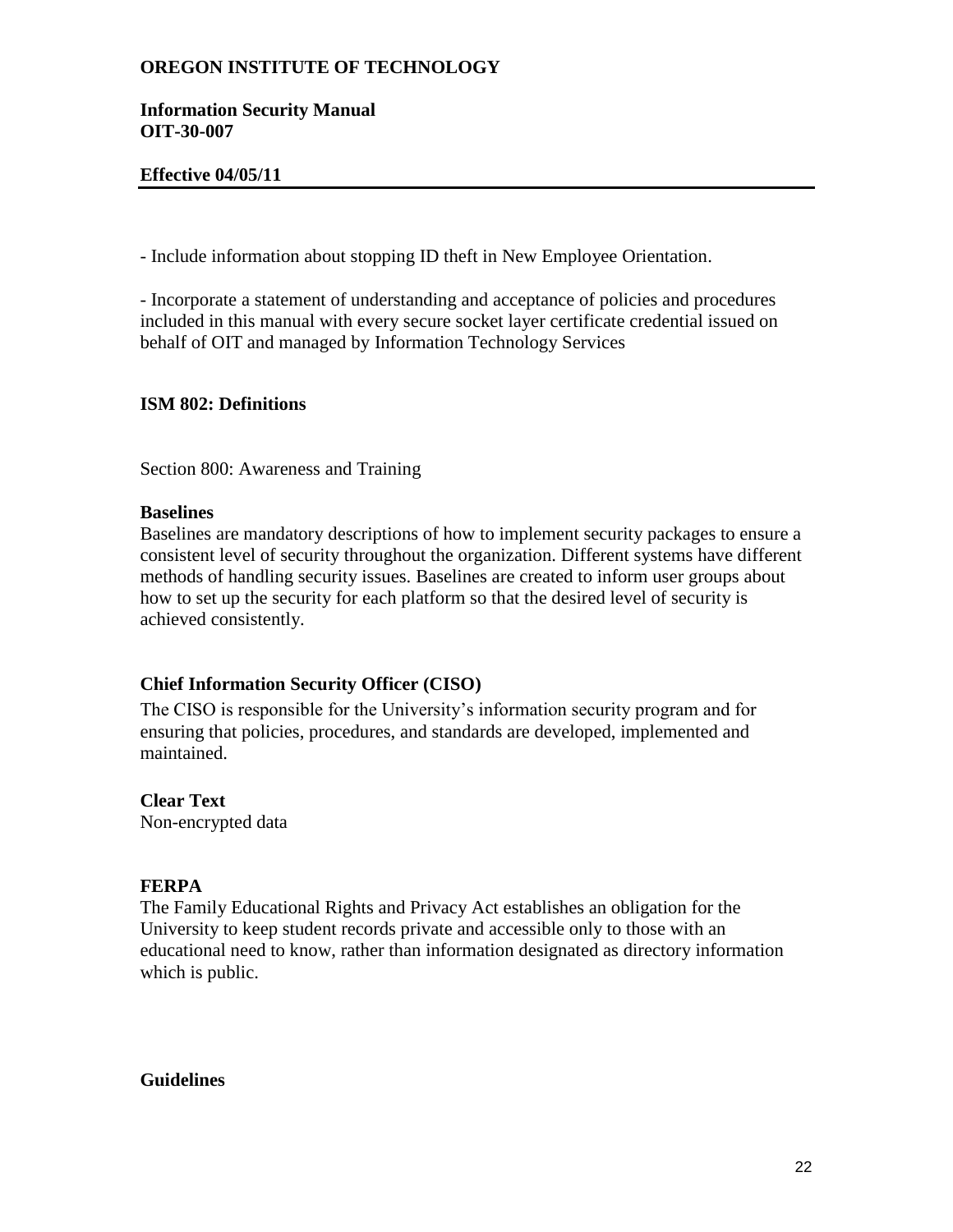### **Information Security Manual OIT-30-007**

### **Effective 04/05/11**

General statements designed to achieve a policy's objectives by providing a framework within which to implement controls not covered by procedures.

### **HIPAA**

The Health Insurance Portability and Accountability Act establishes an obligation for the University to secure and protect all Individually Identifiable Health Information which we possess.

### **Information Security Incidents**

Information security incidents include virus infections, spam generation reports, computers that have been "hacked", sharing of Protected Information to unauthorized personnel, etc. Incidents may have Information Security, student confidentiality, and/or personnel action implications. Student confidentiality and personnel actions take precedence and should be addressed first and in the standard manner.

#### **Information Systems**

Information Systems are composed of three major components: data, applications, and infrastructure systems. All three must be addressed in order to ensure overall security of these assets.

### **Institutional Information**

Institutional Information is all information created, collected, maintained, recorded or managed by the university, its staff, and all agents working on its behalf.

#### **Personally Identifiable Information**

In the context of this set of policies and procedures, this term will be used as defined in Oregon's 2007 SB583 the Consumer Identity Theft Protection Act:

"(11) 'Personal information':

 (a) Means a consumer's first name or first initial and last name in combination with any one or more of the following data elements, when the data elements are not rendered unusable through encryption, redaction or other methods, or when the data elements are encrypted and the encryption key has also been acquired:

(A) Social Security number;

 (B) Driver license number or state identification card number issued by the Department of Transportation;

(C) Passport number or other United States issued identification number; or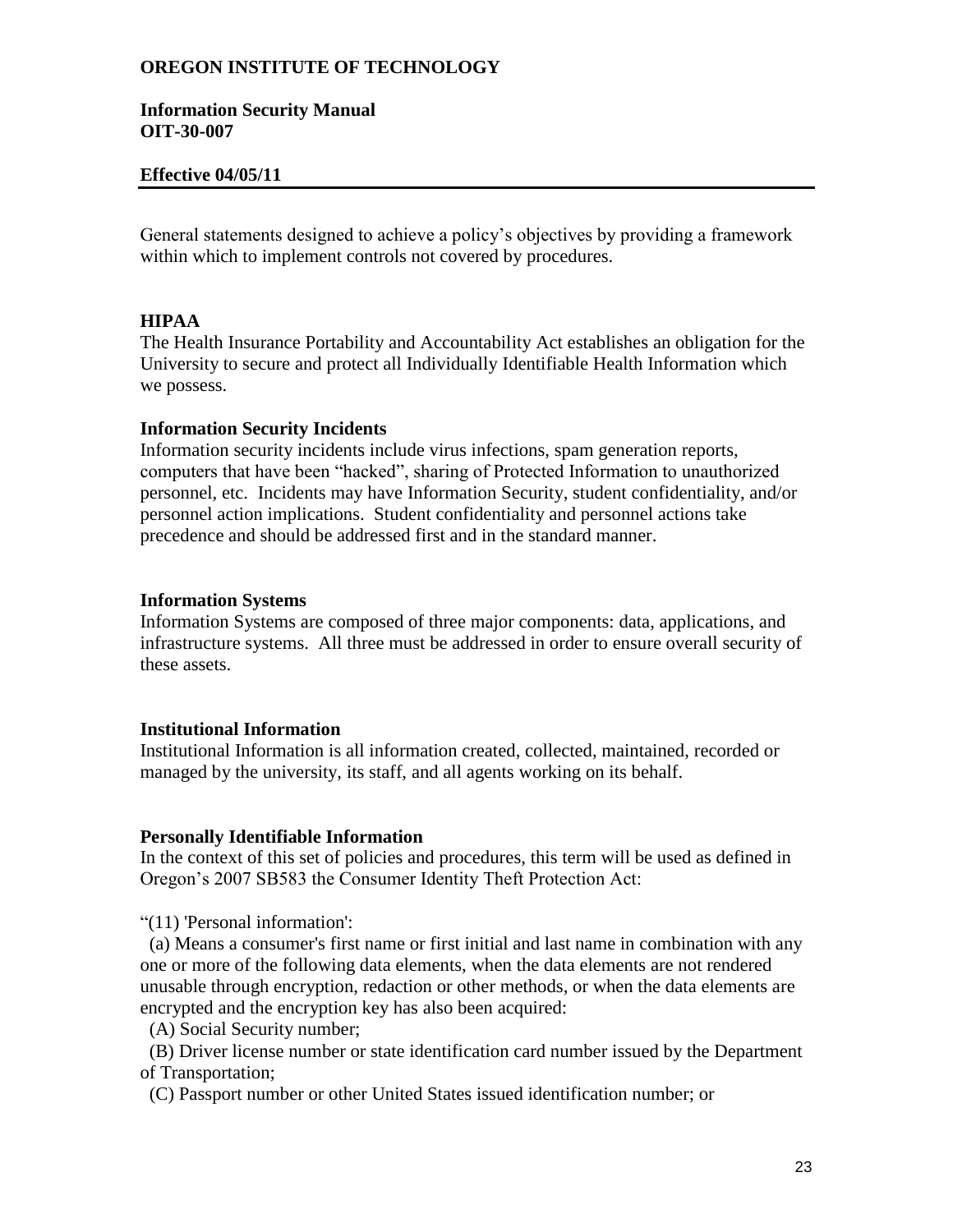### **Information Security Manual OIT-30-007**

### **Effective 04/05/11**

 (D) Financial account number, credit or debit card number, in combination with any required security code, access code or password that would permit access to a consumer's financial account.

 (b) Means any of the data elements or any combination of the data elements described in paragraph (a) of this subsection when not combined with the consumer's first name or first initial and last name and when the data elements are not rendered unusable through encryption, redaction or other methods, if the information obtained would be sufficient to permit a person to commit identity theft against the consumer whose information was compromised.

 (c) Does not include information, other than a Social Security number, in a federal, state or local government record that is lawfully made available to the public."

### **Policy**

An information security policy is a set of directives established by the University administration to create an information security program, establish its goals and measures, and target and assign responsibilities. Policies should be brief and solutionindependent.

#### **Procedures**

Step by step specifics of how standards and guidelines will be implemented in an operating environment.

### **Protected Information**

Protected Information is information protected by statutes, rules, regulations, University policies, contractual language, and/or is considered to be personally identifiable. The highest levels of restriction apply, both internally and externally, due to the potential risk or harm that may result from disclosure or inappropriate use.

#### **Records Custodian**

Certain Records Custodians are designated by the University President and documented in the Information Security Manual and cover financial records (Director of Business Affairs), employment records (Director of Human Resources), and student records (Registrar). These Record Custodians (or their delegates) have planning and policy-level responsibility for data within their functional areas and management responsibility for these defined segments of institutional data. For the purposes of this Information Security Policy, any university personnel collecting data not falling under these definitions will be considered the appropriate Records Custodian for that data.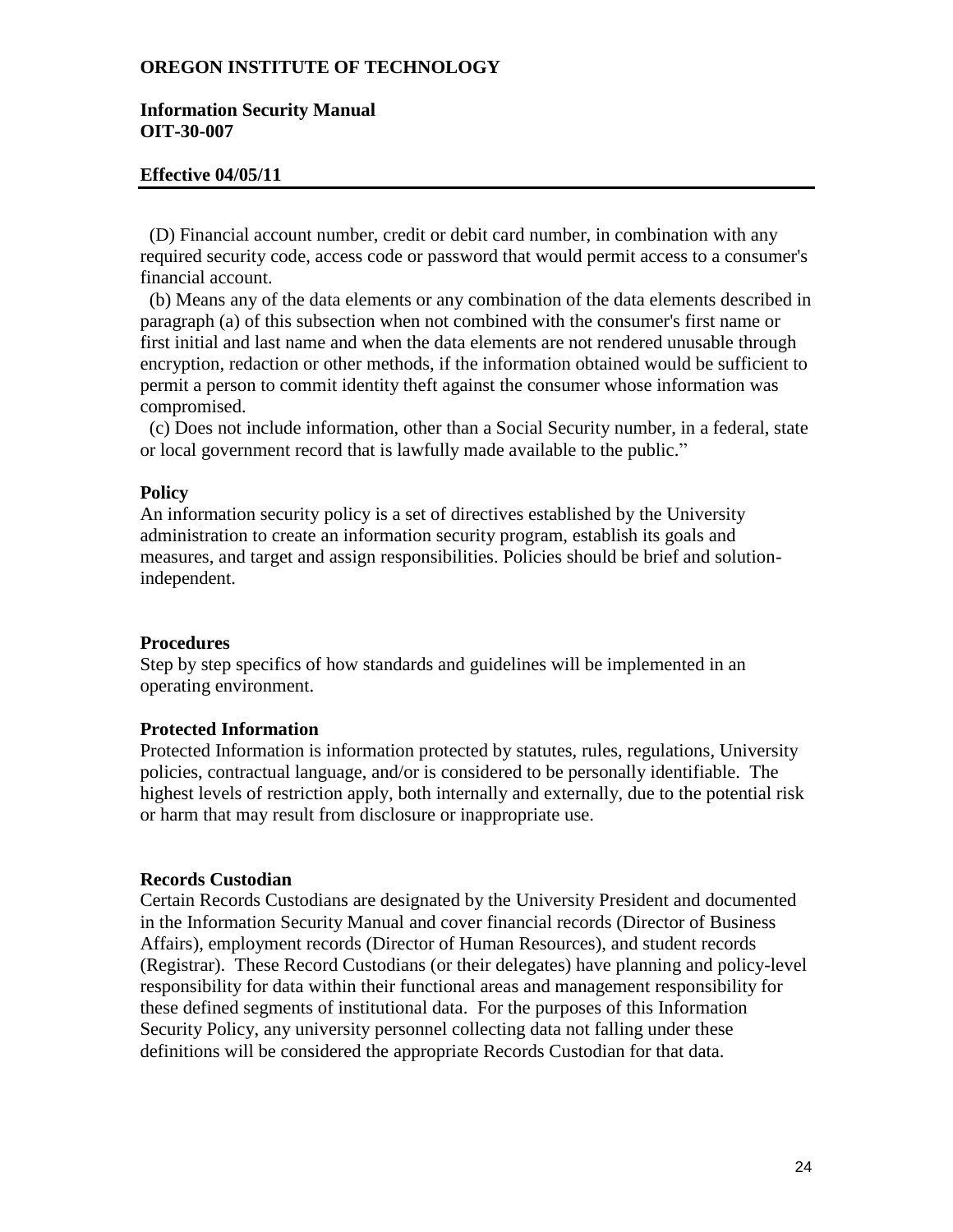### **Information Security Manual OIT-30-007**

### **Effective 04/05/11**

### **Secured Zones**

Segments of data networks which have network level security rules applied to restrict access to authorized personnel only. This is done typically with Firewall rules and Virtual Private Networks.

### **Sensitive Information**

Sensitive Information is information that must be guarded due to proprietary, ethical, privacy considerations, or whose unauthorized access, modification or loss could seriously or adversely affect the University, its partners, or the public. High or moderate levels of restriction apply, both internally and externally, due to the potential risk or harm that may result from disclosure or inappropriate use. This classification applies even though there may not be a statute, rule, regulation, University policy, or contractual language prohibiting its release.

### **Standards**

Standards are mandatory activities, actions, rules or regulations designed to provide policies with the support structure and specific direction they require to be meaningful and effective.

# **University Community Members**

Students, faculty, staff, volunteers, contractors, affiliates, or agents, who have access to University Information Systems and all University units and their agents including external third-party relationships. This access is granted solely to conduct University business.

# **Unrestricted Information**

Unrestricted Information, while subject to University disclosure rules, may be made available to members of the University community and to individuals and entities external to the University. In some cases, general public access to Unrestricted Information is required by law. While the requirements for protection of Unrestricted Information are considerably less than for Protected Information or Sensitive Information, sufficient protection will be applied to prevent unauthorized modification of such information.

# **ISM 803: Reference Material**

Section 800: Awareness and Training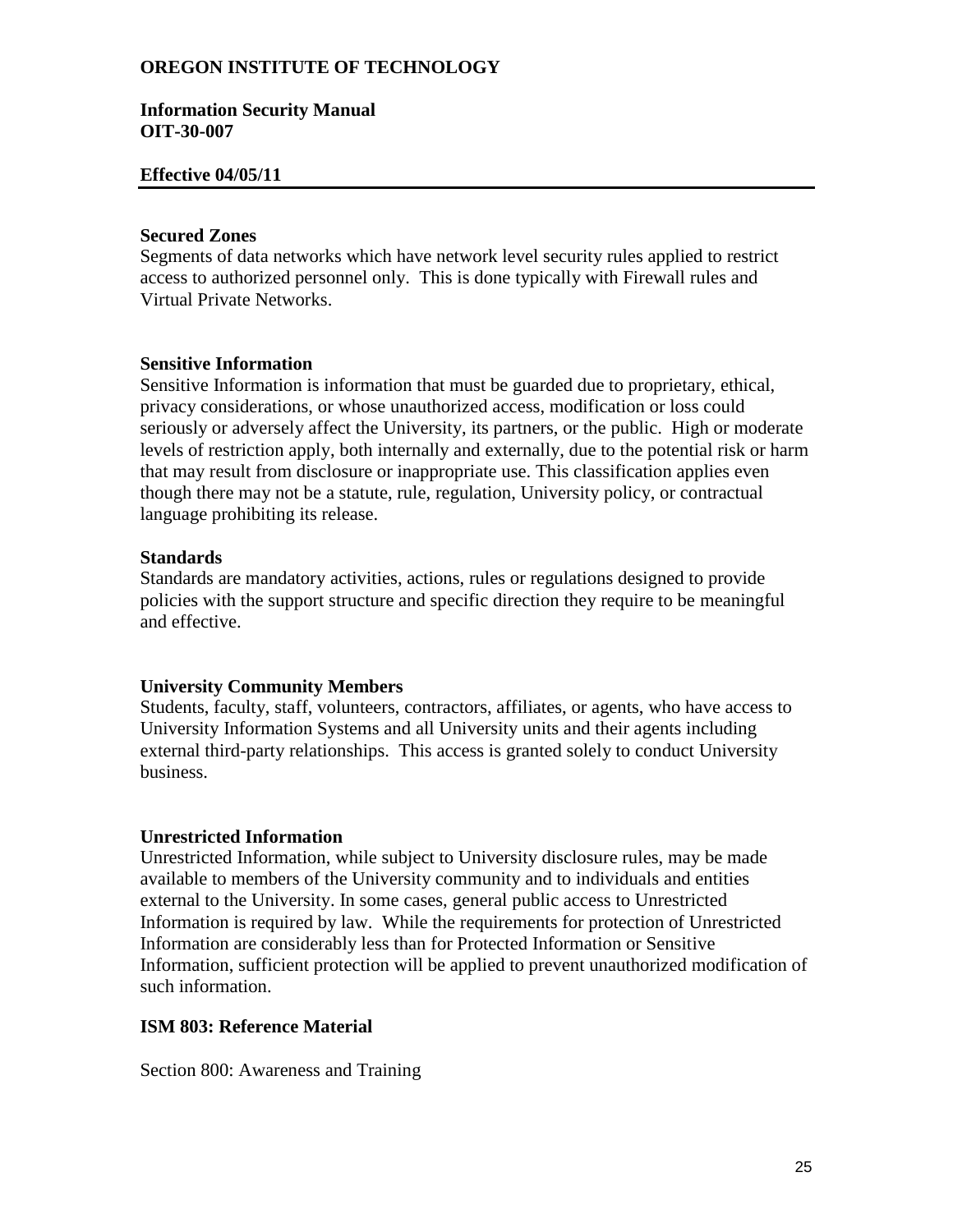## **Information Security Manual OIT-30-007**

# **Effective 04/05/11**

# **803-01 ISO 27000 Series**

## From [www.27000.org:](http://www.27000.org/)

The ISO 27000 series of standards have been specifically reserved by ISO for information security matters and will be populated with a range of individual standards and documents. The following series is currently planned or already published:

ISO 27001 – Specification for an information security management system (ISMS).

ISO 27002 – Potential new standard for existing ISO 17799, which is a code of practice for Information Security.

ISO 27003 – New standard for guidance on the implementation of an ISMS.

ISO 27004 – New standard for information management measurement and metrics.

ISO 27005 – New standard for information risk management.

ISO 27006 – New standard to provide guidelines for the accreditation of organizations offering ISMS certification.

**803-02 Control Objectives for Information and related Technology (COBIT)** From [www.isaca.org/cobit:](http://www.isaca.org/cobit) COBIT is an IT governance framework and supporting toolset that allows managers to bridge the gap between control requirements, technical issues and business risks.

OUS Internal Audit will be using COBIT as their auditing standard for Information Security.

# **803-03 OUS Information Security Policy**

Formally adopted by the Board of Higher Education in June 2007, the Oregon University System Information Security Policy has been incorporated as OAR 580-055-0000 and is available at:

[http://arcweb.sos.state.or.us/rules/OARS\\_500/OAR\\_580/580\\_055.html](http://arcweb.sos.state.or.us/rules/OARS_500/OAR_580/580_055.html)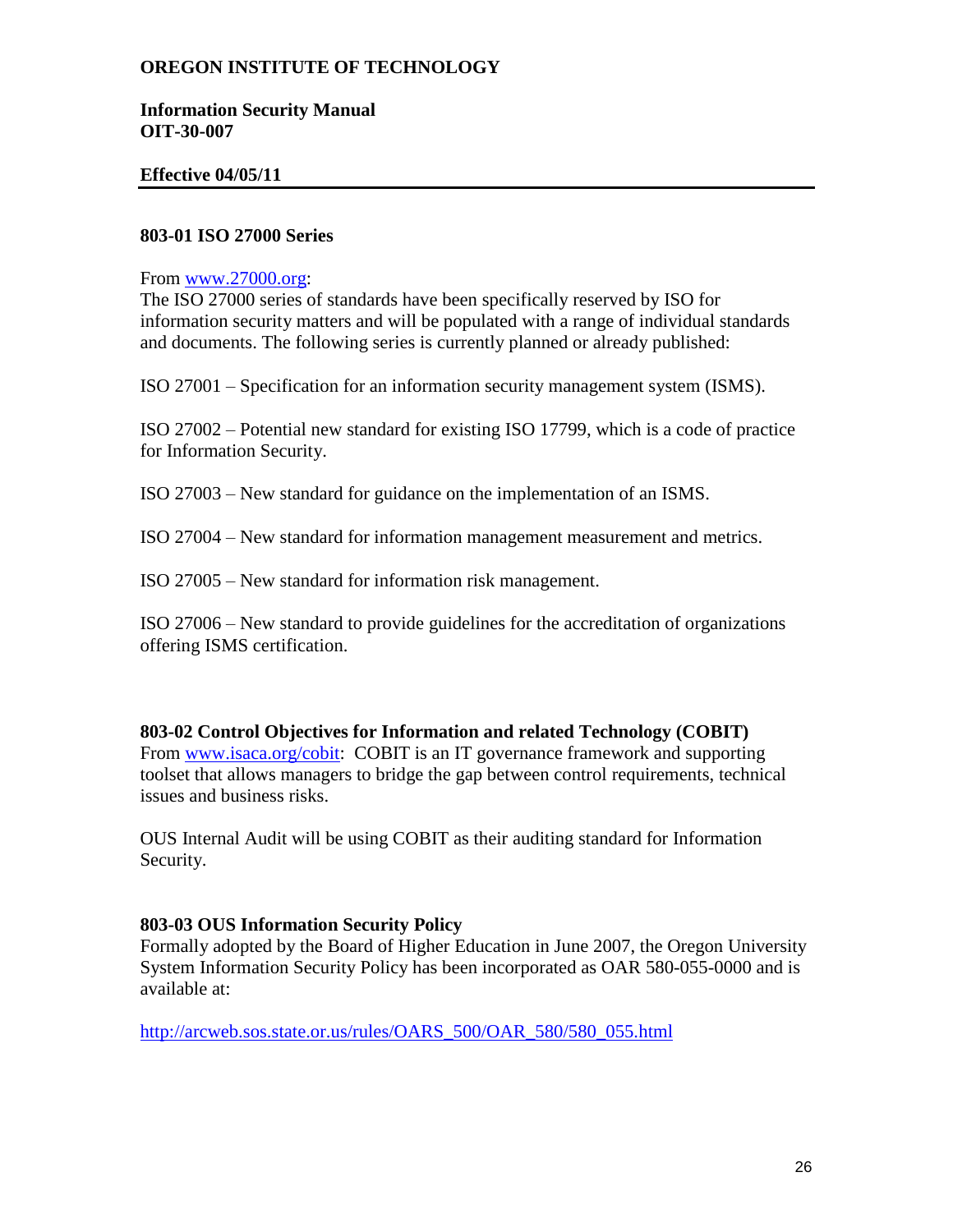## **Information Security Manual OIT-30-007**

# **Effective 04/05/11**

This policy identifies eight areas where policies and procedures are required to be adopted by each institution in the system and contains some minimum requirements for each area. This manual is organized to address all eight areas.

# **803-04 Oregon's 2007 Consumer Identity Theft Protection Act**

Passed by the 2007 Oregon Legislature as Senate Bill 583 and signed into law by the Governor, this law requires entities who collect "personal information" on Oregon residents to adopt administrative and technical safeguards to protect it. It also requires notification in the event of a security breach involving this information. More information can be found at:

[http://www.cbs.state.or.us/dfcs/id\\_theft.html](http://www.cbs.state.or.us/dfcs/id_theft.html)

# **ISM 804: Frequently Asked Questions**

Section 800: Awareness and Training

Q. What is the purpose of this Manual?

A. The purpose of this manual is to document all of the University's Polices and Procedures around Information Security to ensure that we comply with all of the federal and state regulations that we are required to.

Q. Who is responsible for Information Security?

A. Given the nature of Information and how we all use it every day, it is everyone's responsibility to protect information that we use. Certain roles and responsibilities have been defined within this document to help give guidance on how to do that but it really must be an activity we all take seriously to be effective.

Q. What do I need to protect?

A. This manual outlines three classifications for Information Systems. Protected, Sensitive, and Unrestricted. Each class has different levels of security applied and need to be protected in different ways.